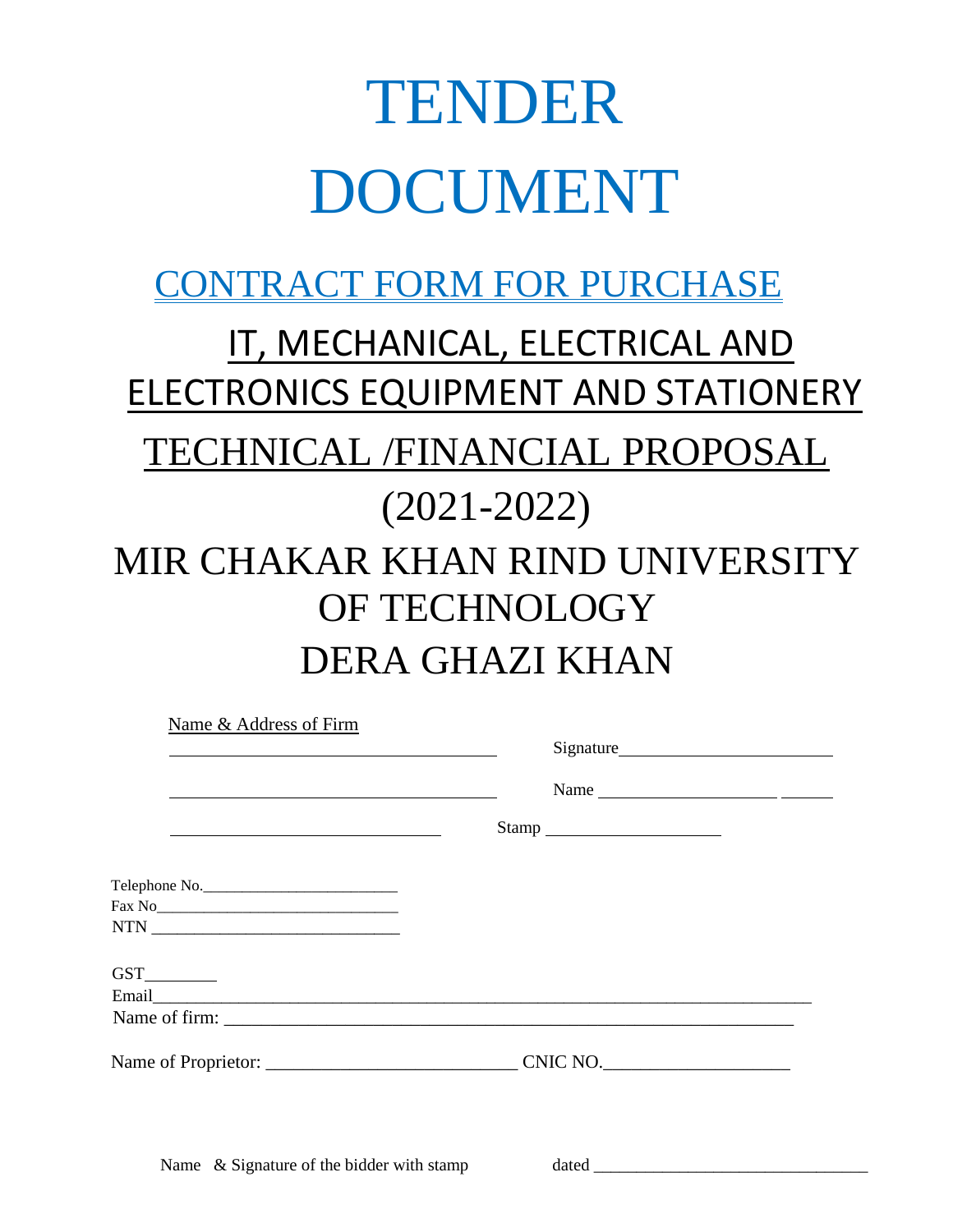| Time Limit                                                  |                                                                                                                      |  |
|-------------------------------------------------------------|----------------------------------------------------------------------------------------------------------------------|--|
| Tender Fee Amounting to Rs                                  | <u> 2000 - 2000 - 2000 - 2000 - 2000 - 2000 - 2000 - 2000 - 2000 - 2000 - 2000 - 2000 - 2000 - 2000 - 2000 - 200</u> |  |
|                                                             |                                                                                                                      |  |
|                                                             |                                                                                                                      |  |
| Complete Address.                                           |                                                                                                                      |  |
|                                                             |                                                                                                                      |  |
|                                                             |                                                                                                                      |  |
| <u> 1989 - Johann Stoff, Amerikaansk politiker (* 1908)</u> |                                                                                                                      |  |
|                                                             |                                                                                                                      |  |
| Time for completion:                                        |                                                                                                                      |  |
| Amount of earnest money Rs. (In figures):                   |                                                                                                                      |  |
| Rupees (In words):                                          |                                                                                                                      |  |
|                                                             |                                                                                                                      |  |
| Issued to                                                   |                                                                                                                      |  |
|                                                             |                                                                                                                      |  |
|                                                             |                                                                                                                      |  |
| On payment of Rs                                            |                                                                                                                      |  |
|                                                             |                                                                                                                      |  |
|                                                             |                                                                                                                      |  |

Note: Only stamped and signed Tender shall be accepted.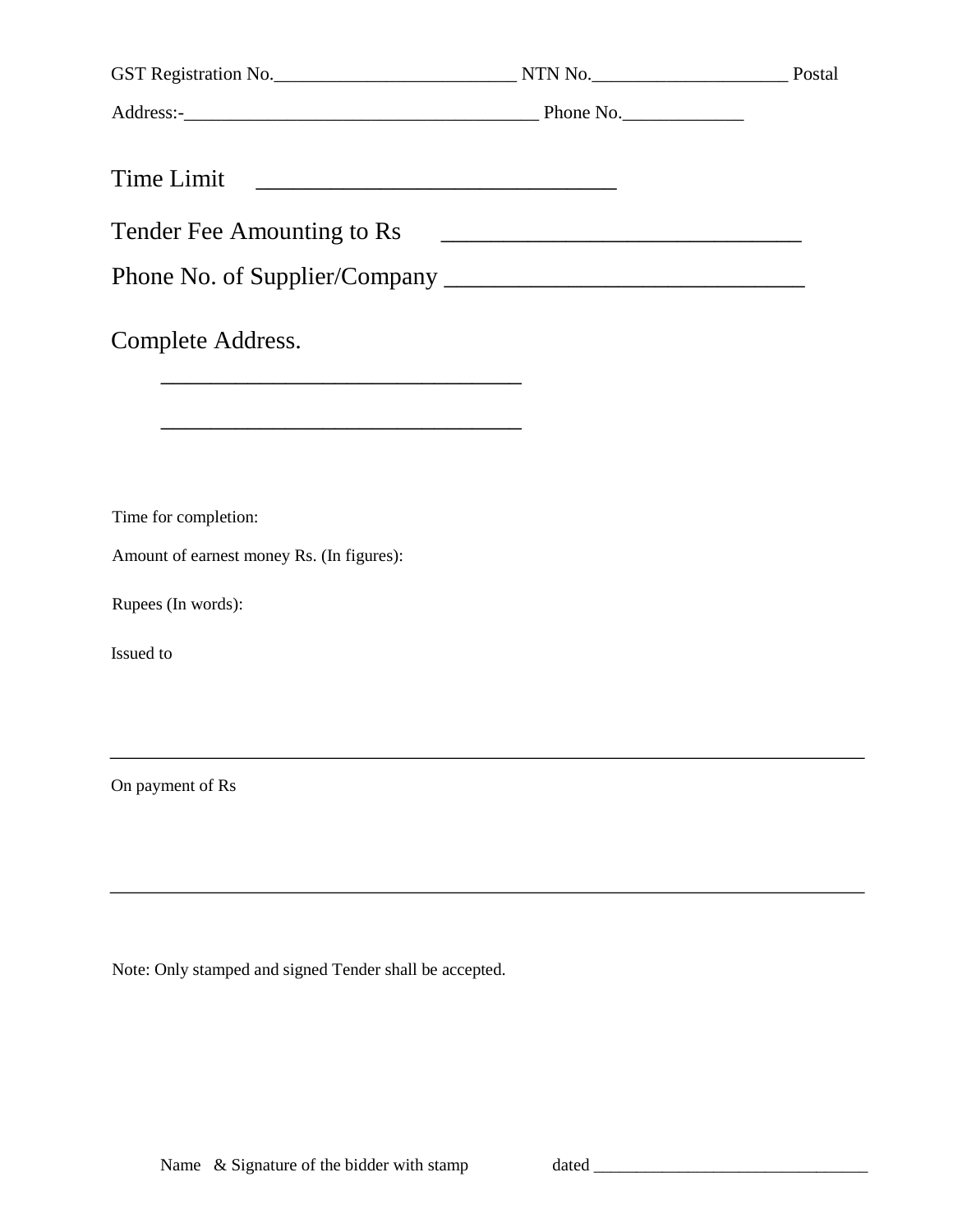### INSTRUCTIONS TO BIDDERS

- 1. Single stage two envelopes procedure will be adopted.
- 2. Erasing, cutting/ overwriting should be avoided. However in case of erasing, cutting / overwriting, the same shall properly be signed.
- 3. Main (outer) and inner envelopes should be properly sealed so that contents of the bid are fully enclosed and cannot be known until duly opened.
- 4. Bid No. and Package Name should clearly be written on top left corner of the main (outer) envelope.
- 5. The bidder should submit technical and financial bids in two separate envelopes clearly marking "Technical Bid" and "Financial Bid" covered under one main (Outer) envelope marking Bid Reference and Package Name on top left corner of the main (outer) envelope.
- 6. Address and contact No. of the bidder on the main (outer) envelope should be written.
- 7. Technical Bid should consist of duly singed and stamped bidding documents and all information / documents demanded in the bidding documents for technical evaluation.

8. Financial Bid should consist of price of the items (Form of Bid duly filled) and Bid Security (in original).

- 9. Technical Bids will publically be opened on the exact date and time given in the advertisement in the presence of the bidders / authorized representatives who may choose to be present.
- 10. Bidders are also required to state, in their technical bid, the name, title, contact number (landline, Mobile) fax number and e-mail address of the authorized representative through whom all communications shall be made until the process has been completed.
- 11. In case representative of the bidder participates in the bid opening meeting ,he must have authority letter & CNIC.
- 12. All bids must be received in the office of Registrar Mir Chakar Khan Rind University of Technology Dera Ghazi Khan .
- 13. The Procuring agency will not be responsible for any costs or expenses incurred by bidders in connection with the preparation or delivery of bids.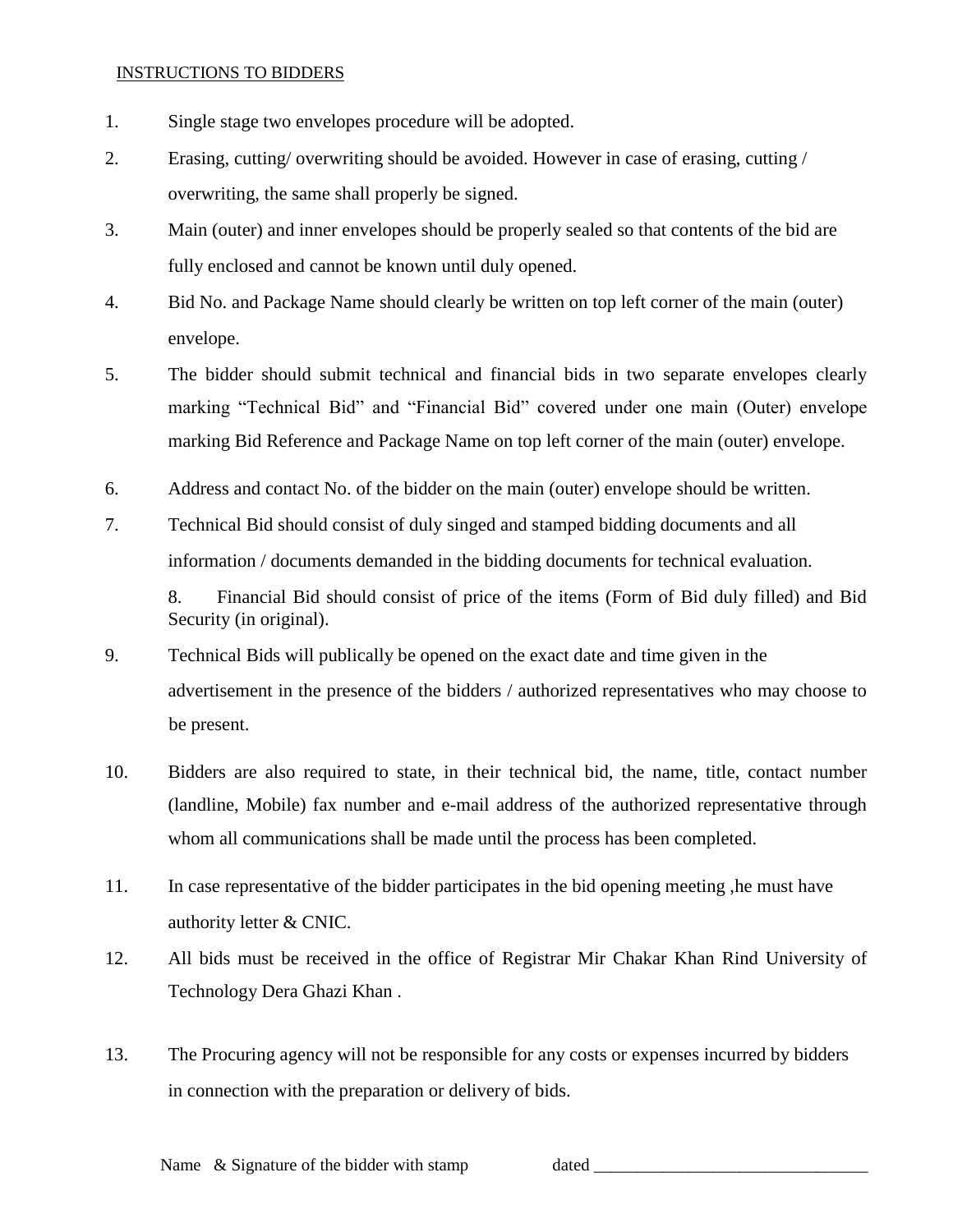- 14. Bidding documents should properly be signed and stamped.
- 15. Item wise total price and grand total price, in words and figures should be quoted at the respective columns of the Form of Bid. Form of Bid duly filled should be placed in the financial bid.
- 16. Bidders must submit bids on the basis of complete/ partial/ schedule wise scope of work.
- 17. No bid will be accepted after closing date and time.
- 18. The total quoted price must be inclusive of all applicable taxes and duties as per prevailing Govt. rules, transportation / delivery, installation and commissioning charges etc. in Pak Rupees.
- 19. A certificate on the bidder letter head should be attached in the technical proposal that the bid security equal to 2% of the Bid price (total quoted amount inclusive of tax) is available in the financial bid.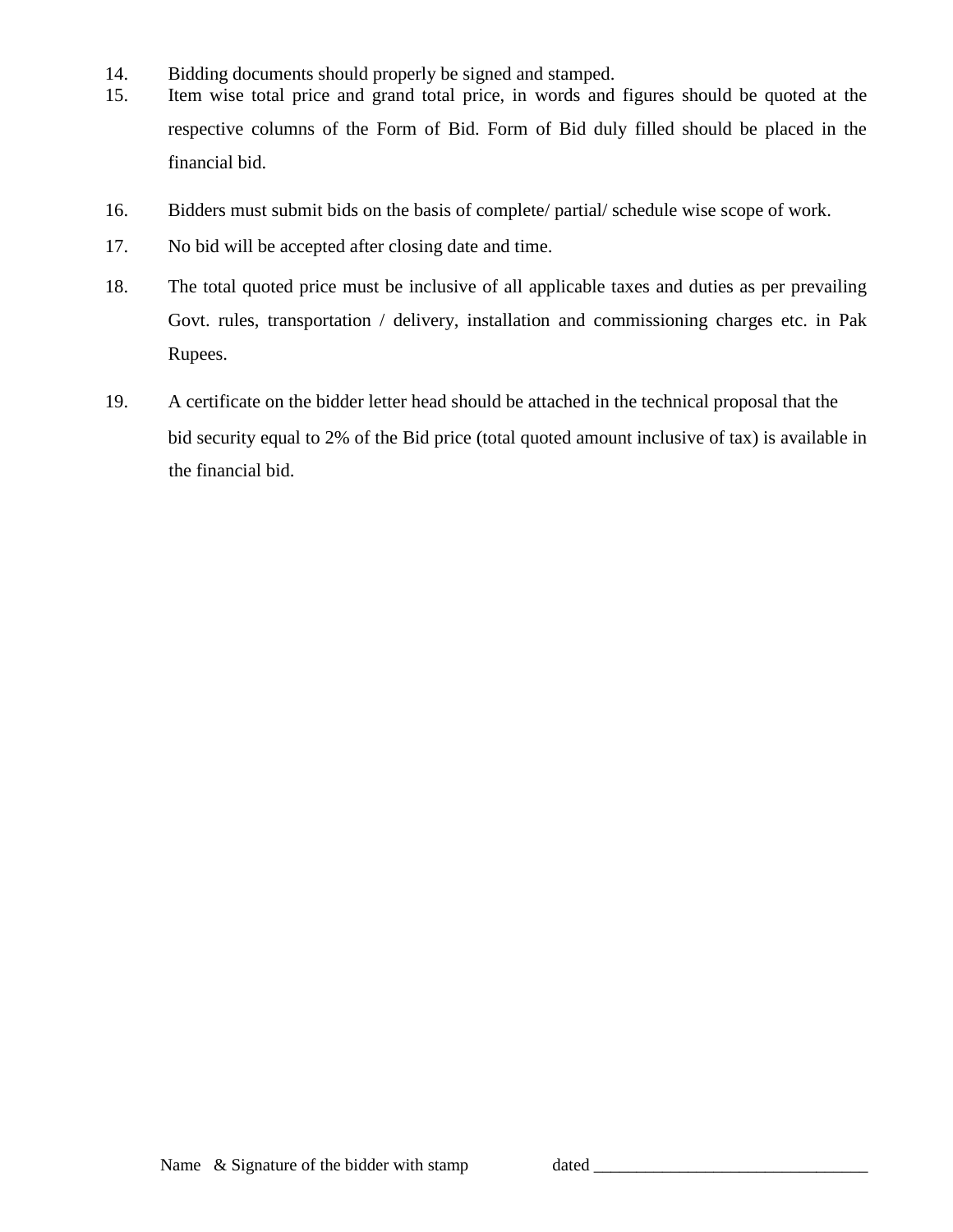#### TERMS & CONDITIONS

- 1. General:
	- 1.1 Any offer not received as per terms & conditions of the tender enquiry is liable to be ignored. No offer shall be considered if:
		- $\Box$  Received without earnest money
		- $\Box$  It is received after the time and date fixed for its receipt.
		- $\Box$  Not signed by authorized person on each page of tender document
		- $\Box$  The offer is ambiguous
		- $\Box$  The offer is received by fax or e-mail
		- $\Box$  The offer is from a black listed firm.
		- $\Box$  Offer received with shorter validity than required.
		- $\Box$  The offer is for store not conforming to specifications indicated in the tender enquiry.
		- □ Any conditional offer
	- 1.2 Offer rates (in Pak Rupees) will remain valid for a period of Six Month from the date of opening the tender. No change in price will be made in case of Pak rupees variation against US\$.
	- 1.3 The cover envelop should indicate particulars of tender, and date of opening. The envelop must be properly sealed.
	- 1.4 The purchase Committee reserves the right to issue order in full / partial quantity.
	- 1.5 The earnest money / security shall be forfeited if:
		- a. The acceptance of tender is not received within ten days of issuance of order
		- b. The offer is withdrawn, amended or revised.
		- c. The contractor fails to execute the contract strictly in accordance with terms and conditions.
	- 1.6 The bidder should indicate their National Income Tax No. / Sales Tax No. and circle of Income Tax Department. (Deposit Returns of last three years must attached as proof, otherwise tender can be rejected by the Committee)
	- 1.7 The contractor will be responsible for the free replacement of stores if the same is found to be substandard and or at variance with the specifications given in the supply order within one week. Store offered of specifications superior to the one specified in the tender enquiry may be accepted subject to approval of approving authority.
	- 1.8 Store should be brand new and in original manufacturers packing.
	- 1.9 Offered rates will be on basis of free delivery and shall include all taxes.
	- 1.10 Quantity of any item can be increased or decreased by the purchaser.
	- 1.11 Whole or part of tender can be cancelled by the Purchase Committee without assigning any reason.
	- 1.12 Purchase order will be issued by the competent authority within stipulated time as prescribed in PPRA Rules amended 2014.
- 2. Delivery Period:

Delivery period is **20** days from the date of issuance of supply order.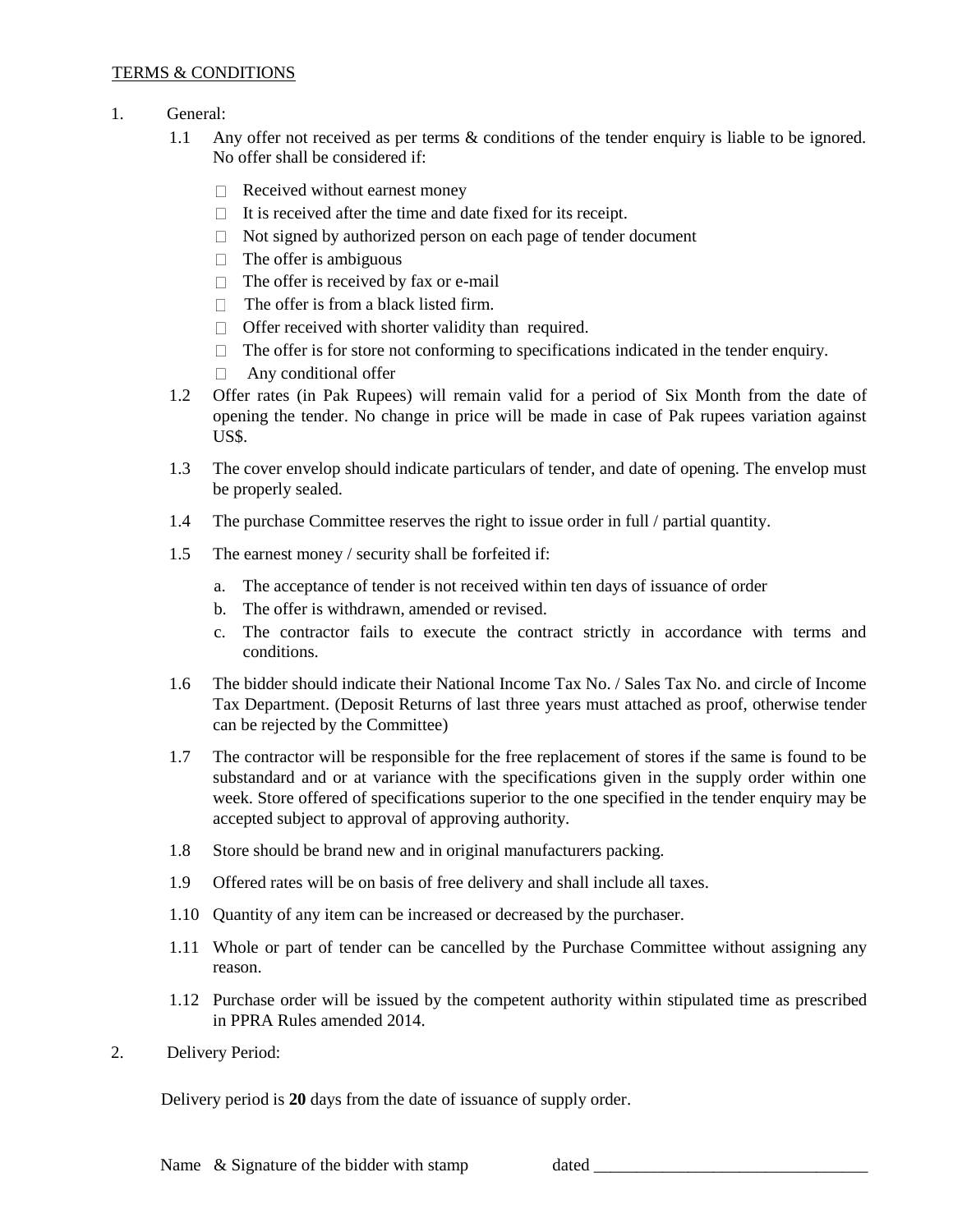- 4. Cancellation / Penalty of Delay:
	- 4.1 If the acceptance of the tender issued during the validity period of the tender is not acceptable by the tender, the earnest money will be forfeited and the stores can be purchased at his risk and cost.
	- 4.2 In case the offer is withdrawn, amended or revised during the validity period of the tender, the earnest money shall be forfeited.
	- 4.3 In case bidder fails to execute the contract in accordance with the terms & conditions laid down in the contract, the bank guarantee will be encased and the store will be purchased at his risk and cost.
	- 4.4 In case of delayed supply / non supply, the purchaser may cancel the supply order or impose appropriate penalty. The penalty may be upto @2% per week.
- 5. Payment to the Contractors:
	- 5.1 Payment will be made through crossed cheque to the supplier against invoice after 100% completion of delivery, commissioning  $\&$  satisfactory performance against the purchase order within 30 days after issuance of satisfactory report by the purchase committee.
	- 5.2 Payment against partial supply will not be made.
- 6. Earnest Money:
	- 6.1 Earnest money @ 2% of the tender will have to be deposited along with tender. It should be in the form of Pay Order/Bank Draft / Call Deposit in favour of Treasurer Mir Chakar khan Rind University of Technology, Dera Ghazi Khan.
	- 6.2 Earnest money shall be refunded on successful completion of supply.
- 7. Delivery / Inspection of store
- The Equipment will be inspected by the Technical Committee and purchase committee will reject the equipment, if not found according to the given specification. The delivery of the equipment will be made in the premises of the University.
- 8. Deduction of Taxes:

Any taxes (if applicable) will be deducted while making payment as per Government instructions/ notifications.

- 9. Payment of sales & other taxes, duties, levies:
- Purchase shall be made from the firms registered with income /sales tax. Sales and other such taxes, import duty, surcharge and other will be liability of the supplier. Vender will get the shipment cleared from customs at his risk and cost, Certificate / letter for exemption of GST and WHT can be provided to Purchase Committee if required as per government instructions.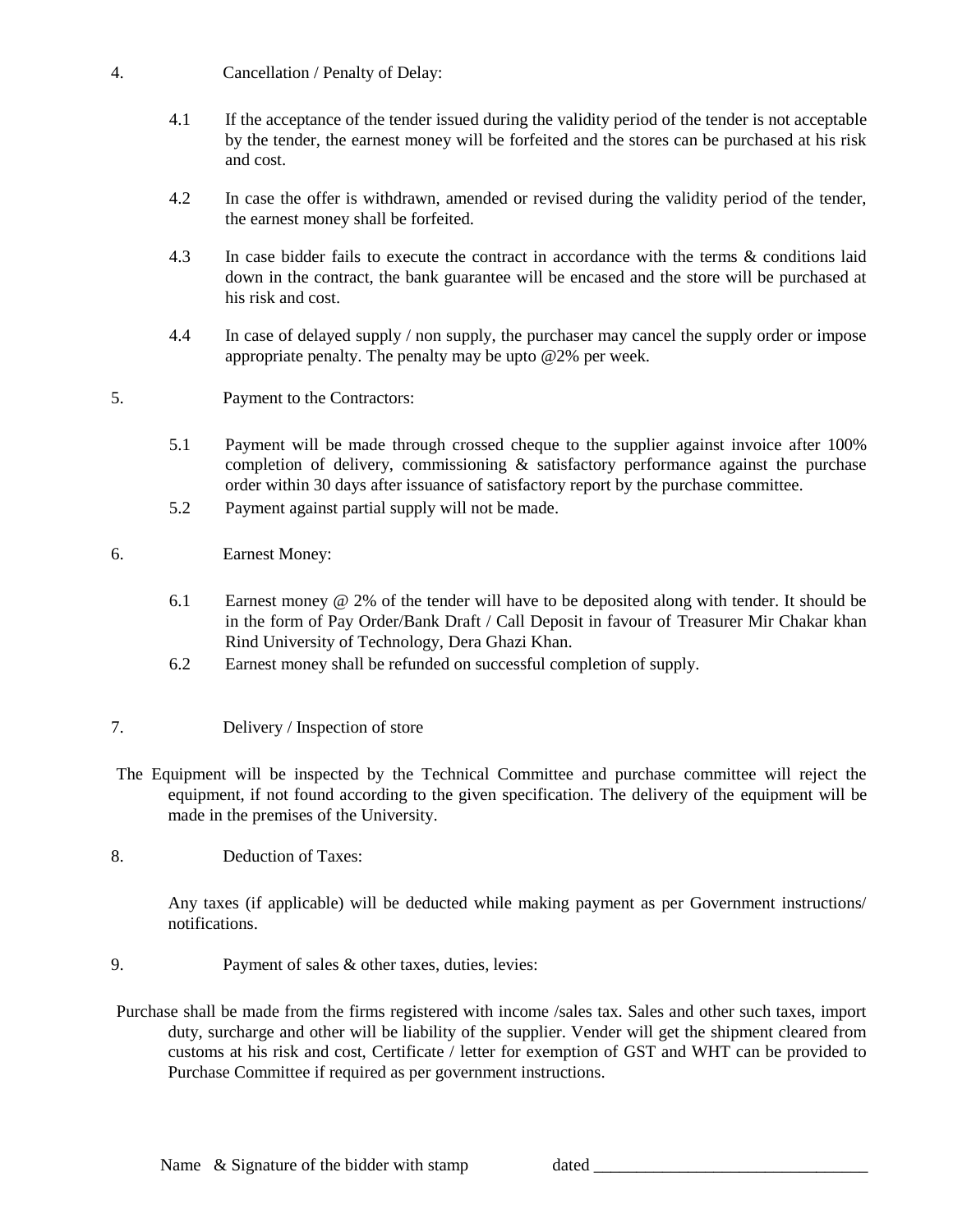#### 10. Performance Bond:

One year performance bond (parts, services & labour) in the shape of schedule bank guarantee to the satisfaction of purchase committee equivalent to 10% of the total purchase order amount will have to be furnished at the time of delivery of equipment against purchase order. Guarantee will be returned after successful completion of the warranty period. Earnest money already submitted with bids will be converted / accepted as performance bond on the written request of contractor, bidder or suppliers

#### 11. Termination of Contract:

Competent Authority may terminate contract under the provision of PPRA Rules and will inform the supplier about his decision in writing.

#### 12. ANNUAL TURNOVER OF THE FIRM

The firm must be financially sound to ensure the timely delivery of heavy cost machinery, Equipment's and other store items, which will be annually 5 million. 3 years' experience for supply/installation and manufacturing is also required.

13. Dispute:

In case of any dispute, the decision of the Purchase Committee shall be final and it will not be challenged in any court or forum.

14. Information about firms:

The firms shall supply information along with tender about the following:

- a. List of customers
- b. Company profile in descriptive form (not more than 250 words.)
- c. Copy of NTN and GST certificate. Paid challans with retunes for last three years
- d. Documentary proof for last three years annual turnover
- e. Experience of supply/installation of last three years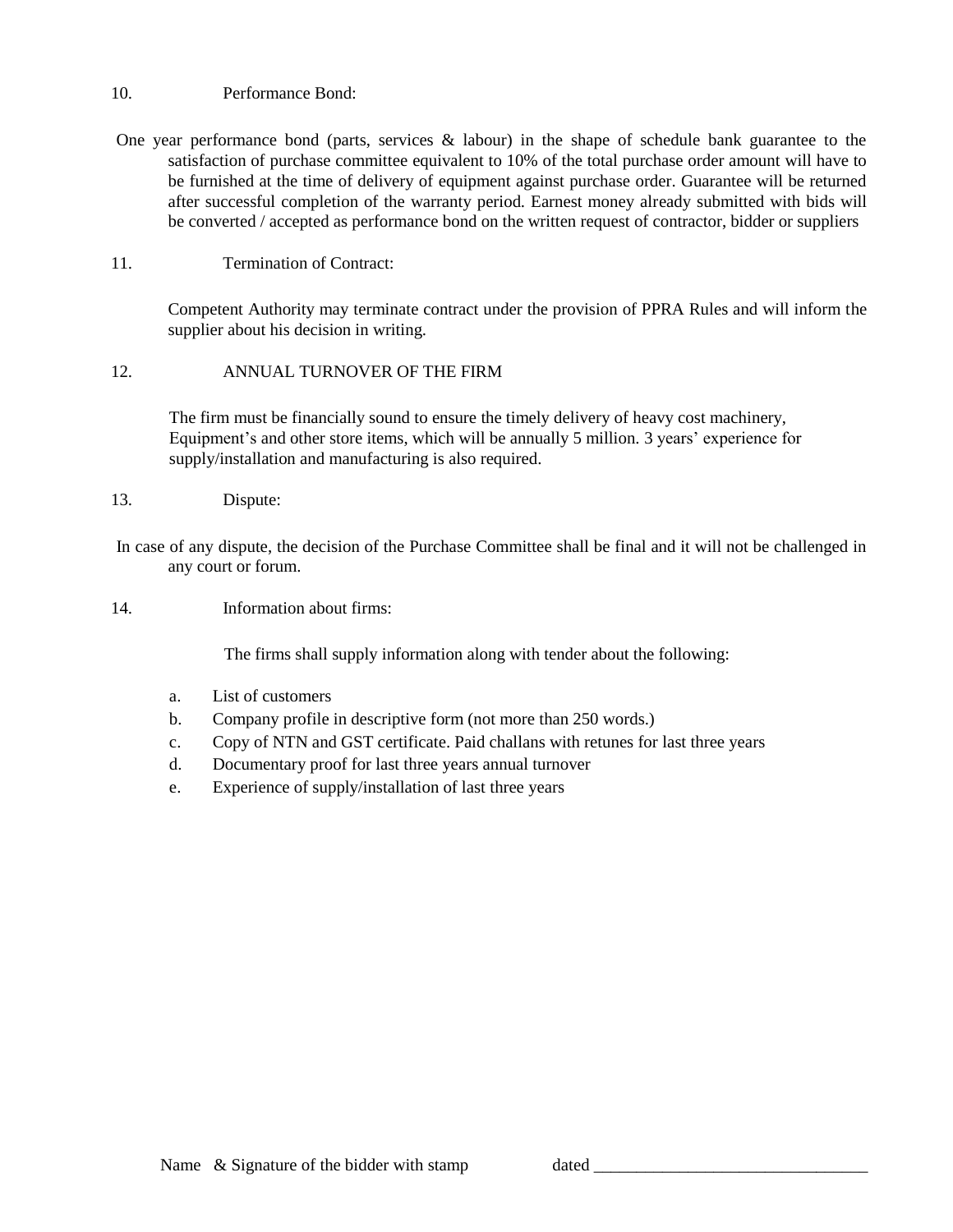# 15. TECHNICAL EVALUATION CRITERIA

| Product Evaluation Criteria (40 Marks)<br>A. |  |
|----------------------------------------------|--|
|----------------------------------------------|--|

| Sr.<br>No.     | Name of Item<br>Description            |                                                                  | Quotation<br>attached as<br>specification<br>with page no. | Quoted<br><b>Brand</b><br>/Model |
|----------------|----------------------------------------|------------------------------------------------------------------|------------------------------------------------------------|----------------------------------|
|                | Equipment's / Accessories Schedule (A) |                                                                  | Yes/No.                                                    |                                  |
|                | <b>COMPUTER</b>                        | Processor Intel Xeon 3.0 GHz 8 MB Cache, Motherboard             |                                                            |                                  |
|                | <b>SERVER.</b>                         | Intel Chipset with minimum 4 memory slots, RAM: 16 GB            |                                                            |                                  |
|                |                                        | DDR4 RAM, HDD: 2x 1 TB integrated SATA RAID support              |                                                            |                                  |
|                |                                        | lever 0/1/10, Optical Drive: DVD-RW, Minimum: 4 USB              |                                                            |                                  |
|                |                                        | ports, PCI, HDMI, VGA Port, , Preinstalled Microsoft             |                                                            |                                  |
| 1              |                                        | Windows Server 2016 Std. Edition with 10 CALLS, Integrated       |                                                            |                                  |
|                |                                        | Display and Audio Card, 2X Integrated Gigabit Ethernet           |                                                            |                                  |
|                |                                        | (10/100/1000 Mbps), Wireless LAN card, Casing(Chassis):          |                                                            |                                  |
|                |                                        | Tower/ Micro Tower/ Mini Tower. LCD/ LED 18.5", 1024 x           |                                                            |                                  |
|                |                                        | 768 Resolution Supportive, Key Board and Optical Mouse           |                                                            |                                  |
|                |                                        | 2.0 of Same brand                                                |                                                            |                                  |
|                | <b>COMPUTER</b>                        | Desktop Intel Core i7, 10th Generation Processor minimum         |                                                            |                                  |
|                | (Branded like                          | base frequency 2.9 GHz, or higher, RAM: 8GB DDR4 RAM,            |                                                            |                                  |
|                | IBM, Lenovo,                           | HDD: 1TB SATA with 7200 RPM, Optical Drive: DVD-RW,              |                                                            |                                  |
|                | HP, Dell Or                            | Minimum: 4 USB ports, HDMI, VGA Port, , Preinstalled             |                                                            |                                  |
| 2              | Equivalent)                            | Microsoft Windows 10 Professional or Latest Version,             |                                                            |                                  |
|                |                                        | Integrated Display and Audio Card, Integrated Ethernet           |                                                            |                                  |
|                |                                        | (10/100/1000 Mbps), LCD/ LED 18.5", 1024 x 768 Resolution        |                                                            |                                  |
|                |                                        | Supportive, Key Board and Optical Mouse 2.0 of Same              |                                                            |                                  |
|                |                                        | brand. Casing: Tower/ Micro Tower/ Mini Tower                    |                                                            |                                  |
|                | <b>SMART LED TV</b>                    | Screen Size: 55", HD 4K: Yes, Android: Yes, LAN: Yes, Wifi: Yes, |                                                            |                                  |
|                | (Brand Like                            | USB: Yes, HDMI: Yes, RAM: 2GB, ROM: 8GB minimum,                 |                                                            |                                  |
| 3              | Sony,                                  | Screen mirroring: Yes, Base and wall mount Bracket stand         |                                                            |                                  |
|                | Samsung, TCL                           |                                                                  |                                                            |                                  |
|                | or Equivalent)                         |                                                                  |                                                            |                                  |
|                | <b>PRINTER</b>                         | Monochrome Laser Printer minimum 40 PPM or higher                |                                                            |                                  |
|                | (Branded like                          | 1200x1200 dpi, Memory:128 MB, 100 sheet, Processor:              |                                                            |                                  |
|                | HP, Cannon.                            | 1024 MHz or higher, Duplex Printing: Automatic Two-sided         |                                                            |                                  |
| $\overline{4}$ | Samsung or                             | printing (duplex Card). paper Tray / Paper handling: letter/     |                                                            |                                  |
|                | equivalent)                            | A4/ Legal/ USB 2.0 post . Wifi, LAN, Windows 10                  |                                                            |                                  |
|                |                                        | supportive/server 8/12., USB 2.0 cable with standard             |                                                            |                                  |
|                |                                        | features like print cancel button, LCD display etc. with data    |                                                            |                                  |
|                |                                        | cable and power cable.                                           |                                                            |                                  |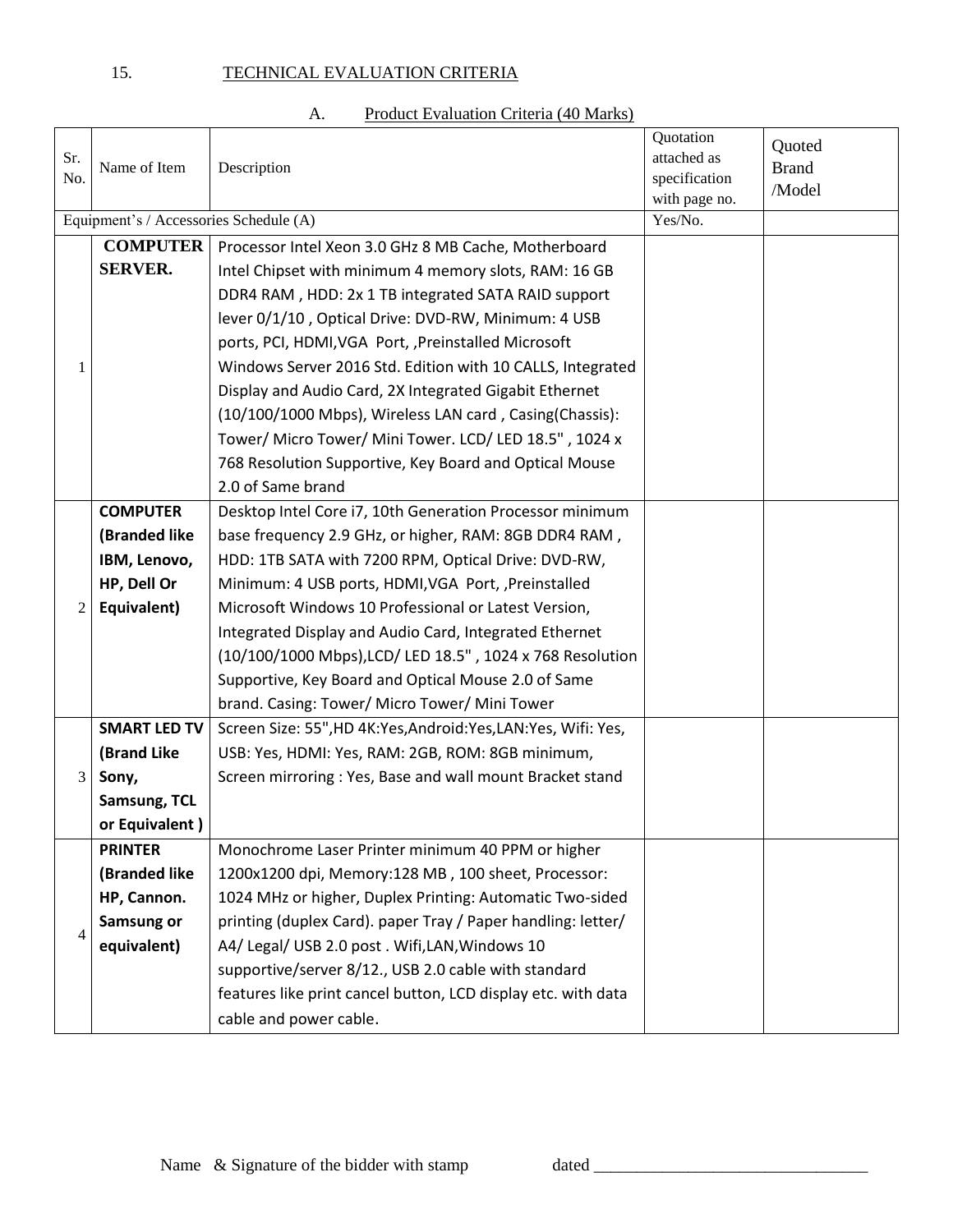|   | <b>COLOR LASER</b> | Laser Printer minimum 14 PPM or higher 600x600 dpi,          |  |
|---|--------------------|--------------------------------------------------------------|--|
|   | <b>JET PRINTER</b> | Memory:64 MB or higher, 100 sheet, Processor: 512 MHz        |  |
|   | (Branded like      | or higher, paper Tray / Paper handling: letter /             |  |
| 5 | HP, Cannon.        | A4/Legal/USB 2.0 post. LAN supportive. Windows 10            |  |
|   | Samsung or         | supportive/server 8/12., USB 2.0 cable with standard         |  |
|   | equivalent)        | features like print cancel button, with data cable and power |  |
|   |                    | cable.                                                       |  |
|   | LCD/LED            | Size: 18.5", 1024 x 768 Resolution Supportive,               |  |
|   | <b>MONITOR</b>     |                                                              |  |
| 6 | (Branded like      |                                                              |  |
|   | IBM, Lenovo,       |                                                              |  |
|   | HP, Dell Or        |                                                              |  |
|   | Equivalent)        |                                                              |  |
|   | <b>RAM</b>         | DDR <sub>3</sub>                                             |  |
|   |                    | 4 GB, 16 MHz                                                 |  |
|   |                    |                                                              |  |

# Schedule (B)

| Sr.<br>No.     | Name of Item<br>Equipment's / Accessories Schedule (B) | Description                                                  | Quotation<br>attached as<br>specification<br>with page no.<br>Yes/No. | Quoted<br><b>Brand</b><br>/Model |
|----------------|--------------------------------------------------------|--------------------------------------------------------------|-----------------------------------------------------------------------|----------------------------------|
|                | <b>Tractor Trolley</b>                                 | <b>Tractor Trolley</b>                                       |                                                                       |                                  |
|                |                                                        | with 4 Tires MRF/920,                                        |                                                                       |                                  |
|                |                                                        | Body Size: 12' * 6' 9" * 1.75'                               |                                                                       |                                  |
| 1              |                                                        | Plate Gauge: 10                                              |                                                                       |                                  |
|                |                                                        | Tyre Size: 9 20 (New)                                        |                                                                       |                                  |
|                |                                                        | Disc: Double Plate                                           |                                                                       |                                  |
|                |                                                        | Chassis: 6"3"                                                |                                                                       |                                  |
|                | <b>Tractor water</b>                                   | <b>Tractor water Tanki</b>                                   |                                                                       |                                  |
|                | <b>Tanki</b>                                           | Spec.                                                        |                                                                       |                                  |
|                |                                                        | Capacity: 1000 gallons                                       |                                                                       |                                  |
|                |                                                        | Sheet: 3mm                                                   |                                                                       |                                  |
|                |                                                        | Frame: 8" x 3" channel type, reinforced                      |                                                                       |                                  |
|                |                                                        | Filling Points: 02 x filling points                          |                                                                       |                                  |
| $\overline{c}$ |                                                        | Tank Fixing on frame: 1000 Gallons: Two point padding        |                                                                       |                                  |
|                |                                                        | Ladder: 01 No. (Two point padding)                           |                                                                       |                                  |
|                |                                                        | Road Sprinkler: 1 No. at rear side                           |                                                                       |                                  |
|                |                                                        | Shape: Oval/semi-elliptcial: ensuring low center of gravity. |                                                                       |                                  |
|                |                                                        | Tires/Rims: 4 No. (9.00 x 20)                                |                                                                       |                                  |
|                |                                                        | Drain Valve : 02 No. (Via pump & bottom tank)                |                                                                       |                                  |
|                |                                                        | Filling Device: Water set (Centrifugal Pump) 2" x 2.5" with  |                                                                       |                                  |
|                |                                                        | ball Valves & necessary fitting with PTO Drive               |                                                                       |                                  |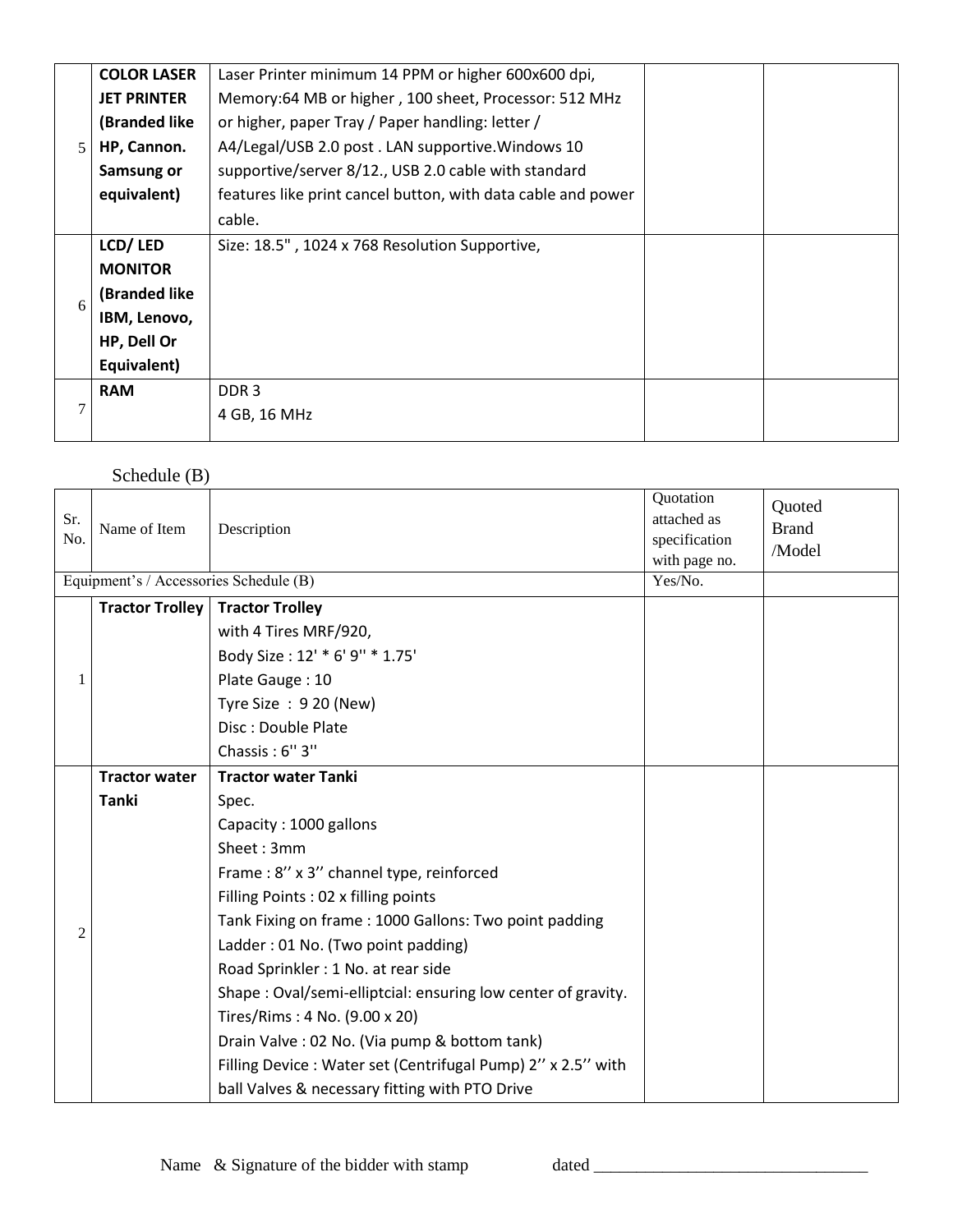|   |                        | Delivery House: 2" x 100 ft., canvas                        |  |
|---|------------------------|-------------------------------------------------------------|--|
|   |                        | Suction House: 3" x 20 ft. for suction from any external    |  |
|   |                        | source like pound, reinforced PVC                           |  |
|   |                        | Inside Paint : Antirust                                     |  |
|   |                        | Water Gun: Water gun for distant spray (70 ft) for washing  |  |
|   |                        | trees etc.                                                  |  |
|   | Hull                   | Hull                                                        |  |
|   |                        | No. of Tines: 11                                            |  |
|   |                        | Linkage Category: I & II                                    |  |
|   |                        | Frame: Round Steel Torsion Tube                             |  |
|   |                        | Overall width: 2900 mm                                      |  |
|   |                        | Overall Length: 813 mm                                      |  |
|   |                        | Tine Spacing: 229 mm, 254 mm                                |  |
| 3 |                        | Overall Height: 1.02 m                                      |  |
|   |                        | Cultivating width: 2590 mm                                  |  |
|   |                        | Max. working depth: 229 mm                                  |  |
|   |                        | Weight: 236 kg                                              |  |
|   |                        | Settings                                                    |  |
|   |                        | Types of Tines: Spring loaded 51 mm reversible point shovel |  |
|   |                        | Tractor Capacity: 35 - 55 HP                                |  |
|   | <b>Tractor Blade</b>   | <b>Tractor Blade</b>                                        |  |
|   |                        | Mounting: Category 1, three-point linkage                   |  |
|   |                        | construction: Entirely steel frame, Reversible high carbon  |  |
|   |                        | steel cutting edge.                                         |  |
|   |                        | Blade Angle: Adjustable 0 to 70 in two                      |  |
|   |                        | increments to either side and similarly with blade facing   |  |
| 4 |                        | rearward.                                                   |  |
|   |                        | Blade pitch: Adjustable from 0 to 40                        |  |
|   |                        | Blade Width: 7 ft.                                          |  |
|   |                        | Overall length: 5 ft. (with grader wheel)                   |  |
|   |                        | Weight: 210 Kg.                                             |  |
|   |                        | Accessories: Grader wheel kit.                              |  |
|   |                        | Tractor Compatibility: 35 - 85 hp.                          |  |
|   | <b>Tractor Trolley</b> | <b>Tractor Trolley Spray Machine</b>                        |  |
| 5 | <b>Spray</b>           |                                                             |  |
|   | <b>Machine</b>         |                                                             |  |
|   | <b>Hand Wood</b>       | <b>Hand Wood Cutter</b>                                     |  |
| 6 | <b>Cutter</b>          | with electric motor (Generator)                             |  |
|   |                        |                                                             |  |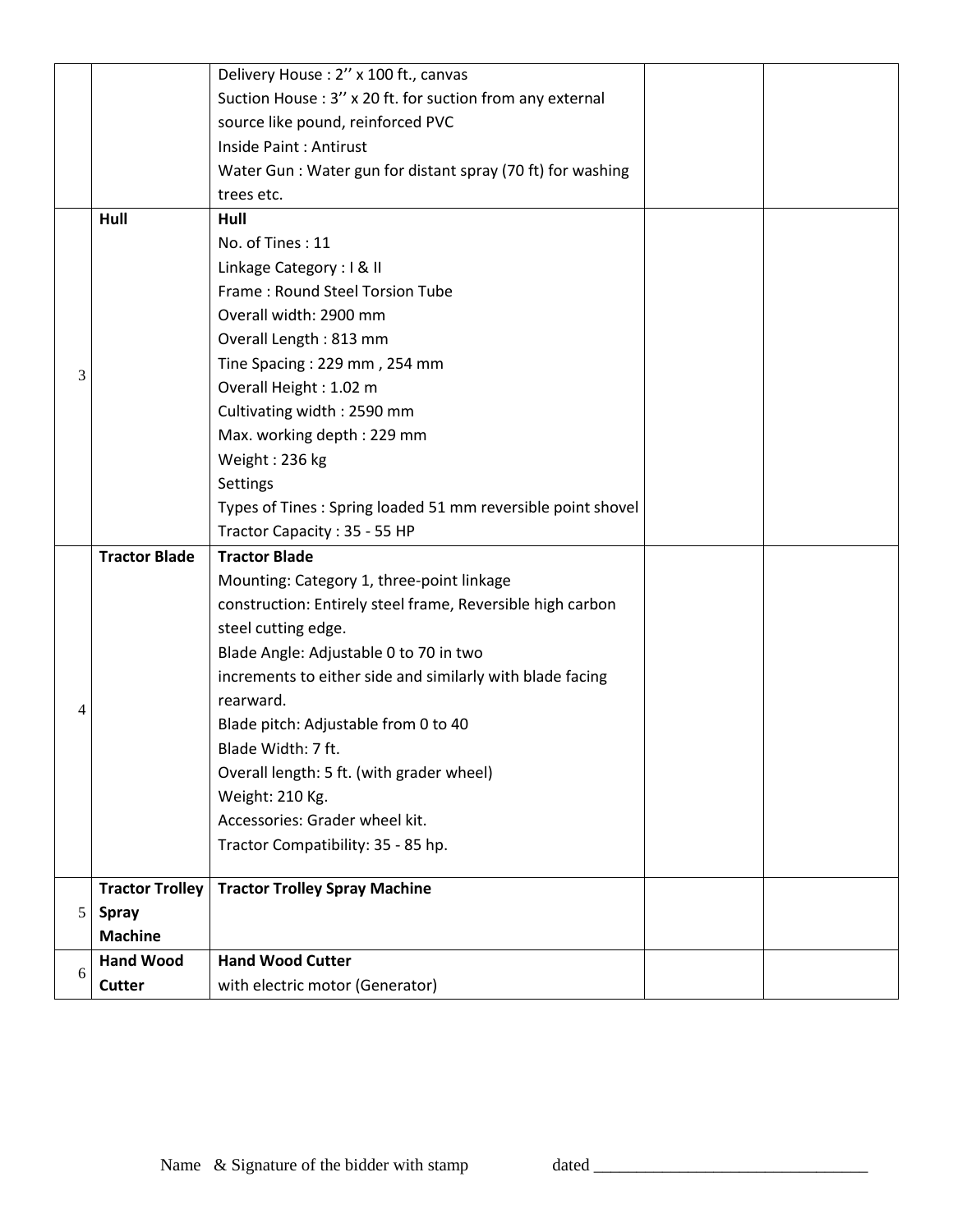|                | Schedule (C)        |                                         |                          |              |
|----------------|---------------------|-----------------------------------------|--------------------------|--------------|
|                |                     |                                         | Quotation                | Quoted       |
| Sr.<br>No.     | Name of Item        | Description                             | attached as              | <b>Brand</b> |
|                |                     |                                         | specification            | /Model       |
|                |                     | Equipment's / Accessories Schedule (C)  | with page no.<br>Yes/No. |              |
|                | AC <sub>2</sub> Ton |                                         |                          |              |
|                |                     | <b>AC 2 Ton</b>                         |                          |              |
|                |                     | Color: White                            |                          |              |
|                |                     | Capacity: 2 ton                         |                          |              |
| 1              |                     | Cooling Capacity: 24000 BTU and Above   |                          |              |
|                |                     | AC Type: Wall mounted Split             |                          |              |
|                |                     | Technology : DC Inverter                |                          |              |
|                |                     | Cooling Type: Heat and Cool             |                          |              |
|                |                     | Remote Control: Yes (with Installation) |                          |              |
|                | <b>AC 1.5 Ton</b>   | <b>AC 1.5 Ton</b>                       |                          |              |
|                |                     | Color: White                            |                          |              |
|                |                     | Capacity: 1.5 ton                       |                          |              |
| $\overline{c}$ |                     | Cooling Capacity: 18000 BTU and Above   |                          |              |
|                |                     | AC Type: Wall mounted Split             |                          |              |
|                |                     | Technology : DC Inverter                |                          |              |
|                |                     | Cooling Type: Heat and Cool             |                          |              |
|                |                     | Remote Control: Yes (with Installation) |                          |              |
|                | <b>AC 1Ton</b>      | <b>AC 1Ton</b>                          |                          |              |
|                |                     | Color: White                            |                          |              |
|                |                     | Capacity: 1 ton                         |                          |              |
| 3              |                     | Cooling Capacity: 12000 BTU and Above   |                          |              |
|                |                     | AC Type: Wall mounted Split             |                          |              |
|                |                     | Technology : DC Inverter                |                          |              |
|                |                     | Cooling Type: Heat and Cool             |                          |              |
|                |                     | Remote Control: Yes (with Installation) |                          |              |
|                | <b>UPS 2 KVA</b>    | <b>UPS 2 KVA</b>                        |                          |              |
|                |                     | 20000 Watts                             |                          |              |
| $\overline{4}$ |                     | Out Put : Sign wave Inverter            |                          |              |
|                |                     | Volts: 24 Volts                         |                          |              |
|                |                     | Dual System Hybrid                      |                          |              |
|                |                     | Phase: Single (with Installation)       |                          |              |
|                | <b>Battery</b>      | <b>Battery</b>                          |                          |              |
| 5              |                     | 100 Ampere                              |                          |              |
|                |                     | Lead-Acid                               |                          |              |
|                |                     | No. Of Plates: 09                       |                          |              |
|                | <b>Fridge</b>       | Fridge                                  |                          |              |
| 6              |                     | 20 CUBIC FEET                           |                          |              |
|                |                     | 560 LITRES                              |                          |              |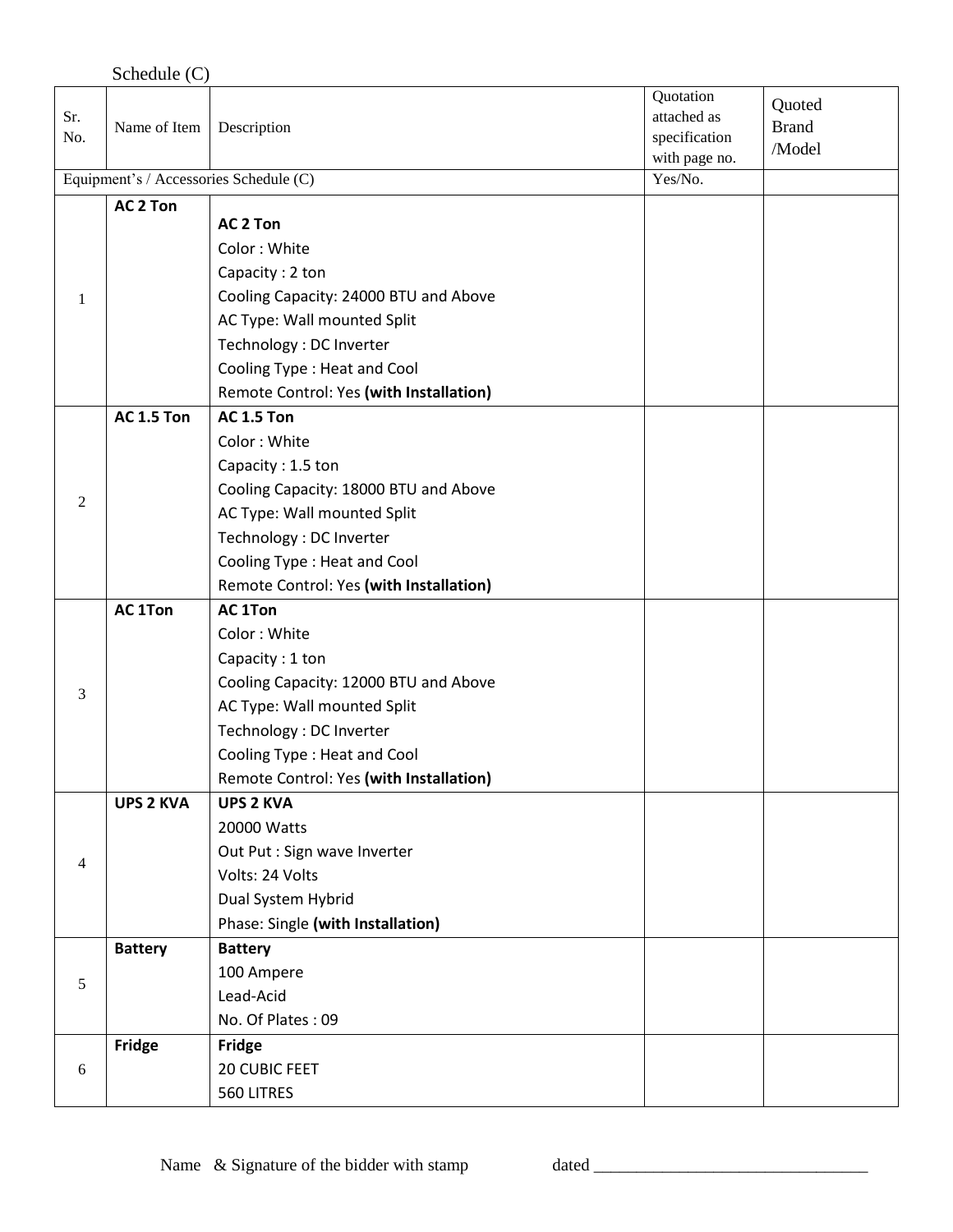|    | Oven                               | Oven                                    |  |
|----|------------------------------------|-----------------------------------------|--|
| 7  |                                    | Microwave                               |  |
|    |                                    | 25 Liters                               |  |
|    | Solar                              | Solar System 6KVA                       |  |
|    | System                             | <b>UPS Hybrid</b>                       |  |
|    | 6KVA                               | 14 plates Minimum 540 watts each        |  |
| 8  |                                    | Plate size 45"*90"                      |  |
|    |                                    | Steel frame 14 numbers                  |  |
|    |                                    | 10 gauge angle Iron                     |  |
|    |                                    | Batteries 4 number                      |  |
|    |                                    | Voltage: 48 Volts (with Installation)   |  |
| 9  | <b>LED Lamp</b>                    | LED Lamp 18 watt Pin type               |  |
| 10 | Lamp<br><b>Holder</b>              | Lamp Holder Pin type                    |  |
| 11 | Lamp<br>Holder                     | Lamp Holder screw Type                  |  |
| 12 | <b>LED Lamp</b>                    | LED Lamp 13w Pin type                   |  |
| 13 | <b>Ceiling Fan</b>                 | Ceiling Fans 56" Copper Winding         |  |
| 14 | <b>Bracket Fan</b>                 | Bracket Fans 18" Copper Winding         |  |
| 15 | <b>Extention</b><br>Lead           | <b>Extension Power Lead Copper Wire</b> |  |
| 16 | <b>Adopter</b>                     | Three Pin Adopter (Sockets)             |  |
| 17 | <b>White Board</b><br><b>Sheet</b> | <b>White Board Sheets</b>               |  |
| 18 | Capacitor                          | Capacitors 3.5uf Fuji                   |  |
| 19 | <b>Copper Wire</b>                 | 3/0.29" Copper Wire Single              |  |
| 20 | <b>Copper Wire</b>                 | 7/0.29" Copper Wire Single              |  |
| 21 | <b>Flexible</b><br><b>Wire</b>     | Two core Flexible Copper 40/0.076"      |  |
| 22 | Switch                             | On/off Piano switch 20A                 |  |
| 23 | <b>Socket</b>                      | Two Pin Sockets 20A                     |  |
| 24 | <b>Amplifier</b>                   | Amplifier 2TR (Echo)                    |  |
| 25 | <b>Speaker</b>                     | Loud Speakers Unit 100w                 |  |
| 26 | Horn                               | Horns                                   |  |
| 27 | <b>MIC</b>                         | <b>MIC</b>                              |  |
| 28 | <b>MIC Stand</b>                   | MIC stand Steel                         |  |
| 29 | Lead                               | Lead For Horns                          |  |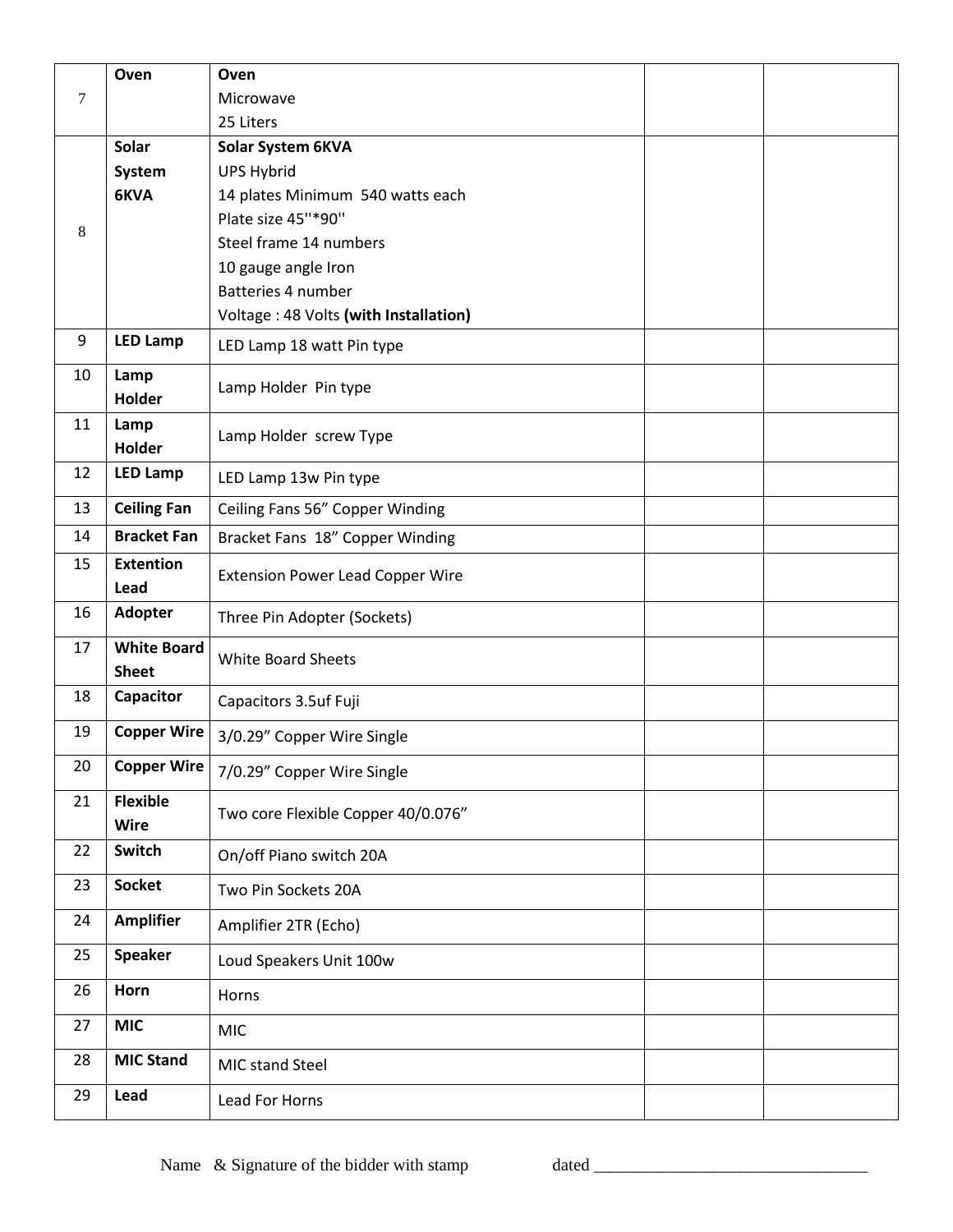| 30 | <b>Speaker</b>   | Room Speakers 10"Each Box Pair |  |
|----|------------------|--------------------------------|--|
| 31 | <b>Color MIC</b> | Color MIC                      |  |
| 32 | Lead             | Leads For Room Speakers        |  |
| 33 | <b>Portable</b>  | Loud Speakers Unit 100w        |  |
|    | Sound            | Speaker: 2 12"                 |  |
|    | System           | Amplifier:1                    |  |
|    |                  | MIC:1                          |  |
|    |                  | MIC Stand                      |  |
|    |                  | Bluetooth: Yes                 |  |
|    |                  | USB Port: Yes                  |  |

# Schedule (D)

| Sr.<br>No.     | Name of Item                  | Description                                   | Quotation<br>attached as<br>specification<br>with page no. | Quoted<br><b>Brand</b><br>/Model |
|----------------|-------------------------------|-----------------------------------------------|------------------------------------------------------------|----------------------------------|
|                |                               | Equipment's / Accessories Schedule (D)        | Yes/No.                                                    |                                  |
| 1              | Paper                         | Paper Rim A4                                  |                                                            |                                  |
| $\overline{2}$ | Paper                         | Paper Rim legal                               |                                                            |                                  |
| 3              | <b>Board</b><br><b>Marker</b> | Marker White Board                            |                                                            |                                  |
| $\overline{4}$ | Ink                           | Ink White Board Marker                        |                                                            |                                  |
| 5              | <b>Duster</b>                 | <b>Duster White Board</b>                     |                                                            |                                  |
| 6              | <b>Pointer</b>                | Uni boll I (Pointer) Blue, Black, Red, Green. |                                                            |                                  |
| $\overline{7}$ | <b>Ball Pen</b>               | Ball Pen (Blue, Black, Red)                   |                                                            |                                  |
| 8              | <b>Stapler</b>                | <b>Stapler Machine</b>                        |                                                            |                                  |
| 9              | <b>Stapler Pin</b>            | <b>Stapler Pin</b>                            |                                                            |                                  |
| 10             | <b>Gum Stick</b>              | <b>Gum Stick Large</b>                        |                                                            |                                  |
| 11             | <b>Toner</b>                  | Toner for Printer Canon 2900                  |                                                            |                                  |
| 12             | <b>Toner</b>                  | Toner for Printer Laser jet Pro-400           |                                                            |                                  |
| 13             | <b>Toner</b>                  | Toner for Printer Laser jet P 1005            |                                                            |                                  |
| 14             | <b>Box File</b>               | <b>Box File</b>                               |                                                            |                                  |
| 15             | Envelop                       | Envelop A4                                    |                                                            |                                  |
| 16             | Envelop                       | Envelop legal                                 |                                                            |                                  |
| 17             | Envelop                       | <b>Envelop Sealed Large Size</b>              |                                                            |                                  |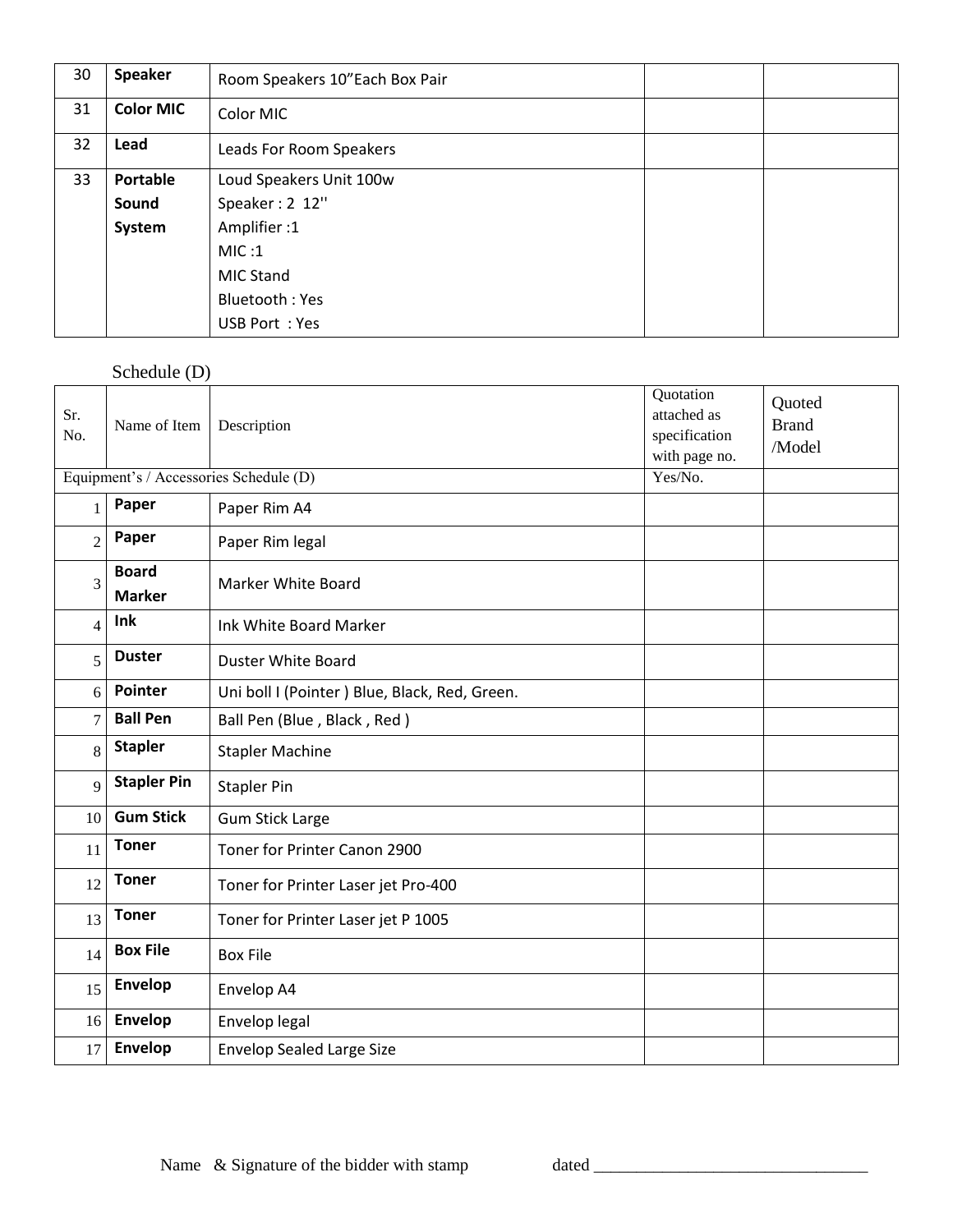Note: 1. In case, quoted brand / model along with supporting literature (if applicable) will conform to the required minimum specifications, then 40 Marks will be awarded.

2. In case the quoted brand / model along with supporting literature does not meet the minimum required specifications, then no marks will be awarded and bid will be rejected and will not qualified for further technical evaluation. The bidder should provide the specification of his quoted brand / model separately duly signed / stamped. The literature / manual / booklet / brochure etc. or any reliable source should be provided in Technical Bid so that specifications of quoted brand / model may be verified.

#### B. Bidder Evaluation Criteria (60 Marks)

| Sr.<br>No.     | Description                                                                                                                                                                                                                                                                                     | Max<br>Marks | Formula                                                                                                                                              | Page No. |
|----------------|-------------------------------------------------------------------------------------------------------------------------------------------------------------------------------------------------------------------------------------------------------------------------------------------------|--------------|------------------------------------------------------------------------------------------------------------------------------------------------------|----------|
| $\mathbf{1}$   | Experience                                                                                                                                                                                                                                                                                      | (25)         |                                                                                                                                                      |          |
| 1.1            | Experience of Supply / Installation of<br>Machinery & Equipment in private /Public<br>sector<br>Copies of contract awarded / Purchase<br>Order along with documentary evidence of<br>successful completion of the project must<br>be attached for the year 2020-21                              | 15           | 01 -- 05 Million<br>0 5 Marks per project<br>06 -- 10 Million<br>10 Marks per project<br>11 -- 15 Million 15 Marks per project<br>(Maximum 15 Marks) |          |
|                | (Documents & Certificates must be<br>provided)                                                                                                                                                                                                                                                  |              |                                                                                                                                                      |          |
| 1.2            | Experience of supply / Installation of<br>Machinery & Equipment in public /Private<br>sector<br>Copies of contract awarded / Purchase<br>Order along with documentary evidence of<br>successful completion of the project must<br>be attached<br>(Documents & Certificates must be<br>provided) | 10           | 5 Marks per Year having minimum value 2<br>million<br>(Maximum 10 Marks)                                                                             |          |
| $\overline{2}$ | Financial Strength of Company                                                                                                                                                                                                                                                                   | (20)         |                                                                                                                                                      |          |
| 2.1            | Total Annual Sales /Annual Turnover for<br>the year 2020-21<br>(statement of Return of GST / I Tax)<br>(Documentary evidences must be attached).                                                                                                                                                | 10           | -- 4Million<br>5 Mark<br>02<br>$4.1 - 8$ Million<br>10 Marks<br>(Maximum 10 Marks)                                                                   |          |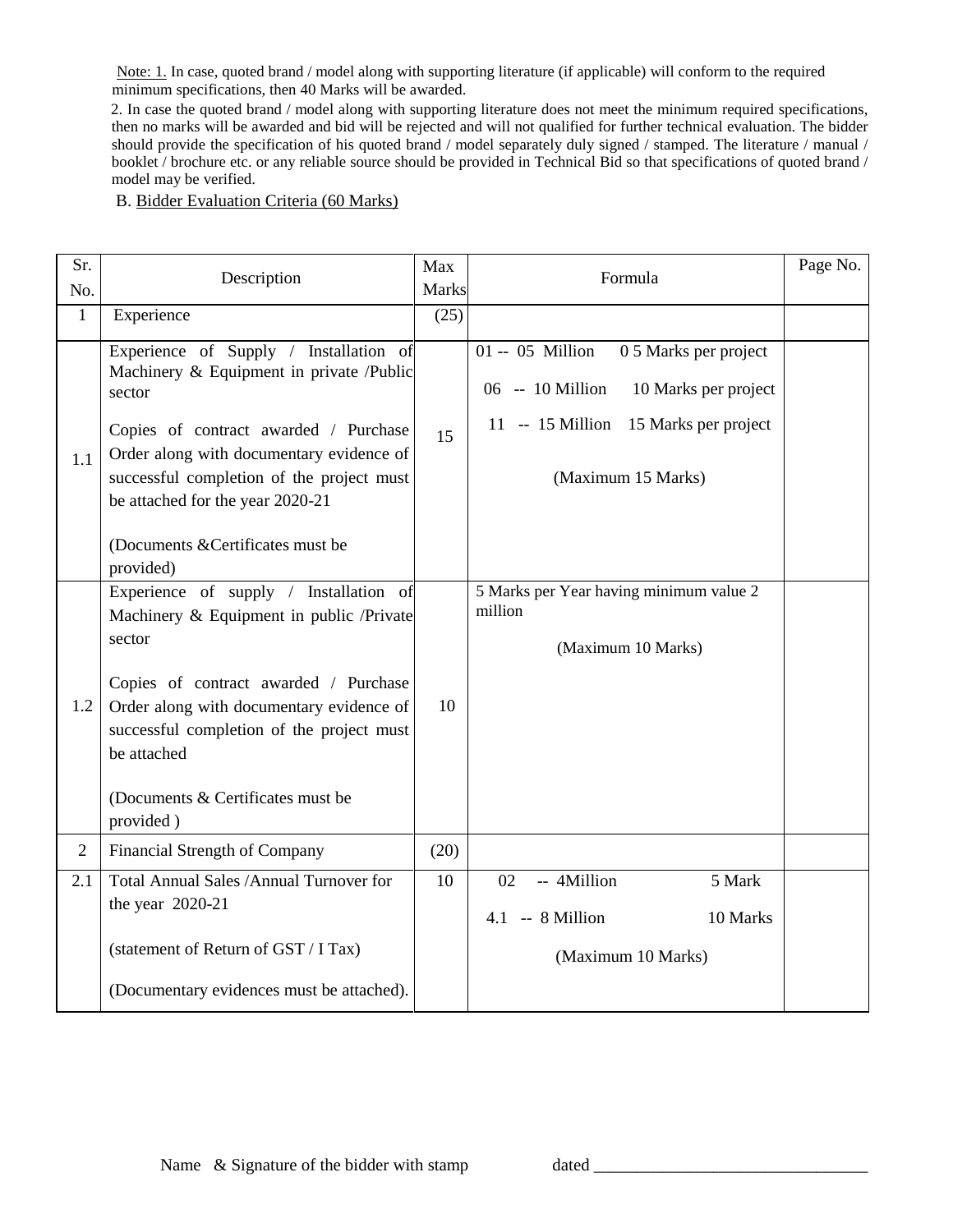| 2.2 | <b>Bank Credit Worthiness</b>                                                  | 10    | 10 Marks                                                                                                                   |  |
|-----|--------------------------------------------------------------------------------|-------|----------------------------------------------------------------------------------------------------------------------------|--|
|     | (Attached credit worthiness certificate from<br>the bank for the year 2019-21) |       | Minimum Bank Credit worthiness<br>05Million                                                                                |  |
|     |                                                                                |       | (Maximum 10 Marks)                                                                                                         |  |
| 3.  | <b>Warranty Period</b>                                                         | (05)  | 1 Year<br>03 Marks                                                                                                         |  |
|     | Service Period                                                                 |       | 3 Years<br>02 Marks                                                                                                        |  |
|     |                                                                                |       | (Maximum 05 Marks)                                                                                                         |  |
| 4.  | Delivery Time                                                                  | (5)   | 5 nos. within the stipulated time. One number<br>will be deducted on each one week given above<br>date / period of deliver |  |
|     |                                                                                |       | (Maximum 5 Marks)                                                                                                          |  |
|     | Nature of Business                                                             | (05)  | Manufacturer<br>05 Marks                                                                                                   |  |
| 5.  | (Supporting Documents must be attached)                                        |       | Dealer/Supplier 03 Marks                                                                                                   |  |
|     |                                                                                |       | (Maximum 05 Marks)                                                                                                         |  |
|     | <b>TOTAL MARKS (A+B)</b>                                                       |       |                                                                                                                            |  |
|     |                                                                                | (100) |                                                                                                                            |  |

Note: Supporting documents (where demanded) must be attached and a face sheet showing page No. on the documents may also be provided otherwise no marks would be awarded.

The bidder will be declared technically qualified if score of technical evaluation (A+B) is 70% or more.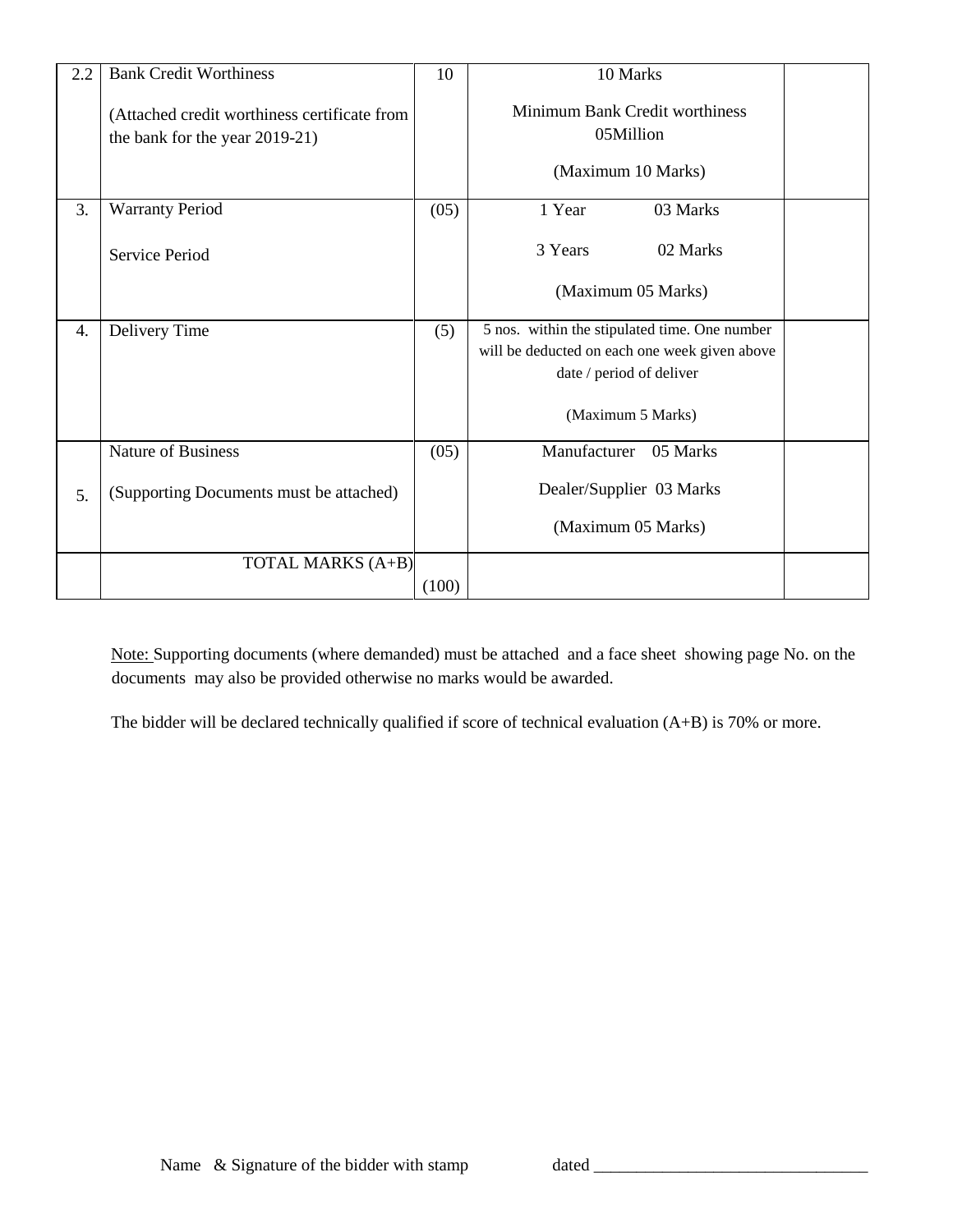## 16: Check List:

Please complete the following the check list before sending the tender documents:

## CHECK LIST / GUIDELINES FOR BIDDERS

All bidders are requested to read the under mentioned checklist carefully and ensure that the under mentioned all requirement are met for the preparation and submission of their bids:

|     | Sr. No.   Requirement                                                           | Yes / No |
|-----|---------------------------------------------------------------------------------|----------|
| 01. | The bidder is active tax payer                                                  |          |
|     |                                                                                 |          |
| 02. | Bid Security @2% of total bid price attached with financial proposal in         |          |
|     | original                                                                        |          |
| 03. | Two separate envelope marked with "Technical Proposal" and "Financial           |          |
|     | Proposal" are available in main (outer) envelope marked with bid reference      |          |
|     | and package at top left corner of the envelope                                  |          |
| 04. | No item of a package missed and rates of all items in a package quoted          |          |
|     |                                                                                 |          |
| 05. | No Erasing, cutting/ overwriting made. If made the same is properly singed      |          |
|     | and stamped                                                                     |          |
| 06. | Envelopes are properly sealed                                                   |          |
|     |                                                                                 |          |
| 07. | Name, title, contact number (landline, Mobile) fax number and e-mail address    |          |
|     | of the authorized representative provided                                       |          |
| 08. | Bids are addressed to Registrar Mir Chakar Khan Rind University of              |          |
|     | Technology, Dera Ghazi Khan.                                                    |          |
| 09. | All pages of bidding documents are properly signed and stamped at the           |          |
|     | given place                                                                     |          |
| 10. | Item wise and grand total are quoted at the respective columns of the Form of   |          |
|     | Bid.                                                                            |          |
| 11. | Firm and final rates are quoted in PAK Rupees                                   |          |
|     |                                                                                 |          |
| 12. | Literature / manual / brochure (in Urdu / English) placed in the technical bid, |          |
|     | is in conformity with the required specifications of items                      |          |
| 13. | Quoted bids are inclusive of all taxes, duties, transportation charges etc. in  |          |
|     | Pak Rupees.                                                                     |          |
| 14. | Certificates mentioned in evaluation criteria are attached                      |          |
|     |                                                                                 |          |

17. Date of Submission / opening:

| Receipt of tenders |                       | 27-05-2022 till 01:00 PM |
|--------------------|-----------------------|--------------------------|
| Opening of tenders | 27-05-2022 at 1:30 PM |                          |

Name & Signature of the bidder with stamp dated \_\_\_\_\_\_\_\_\_\_\_\_\_\_\_\_\_\_\_\_\_\_\_\_\_\_\_\_\_\_\_\_\_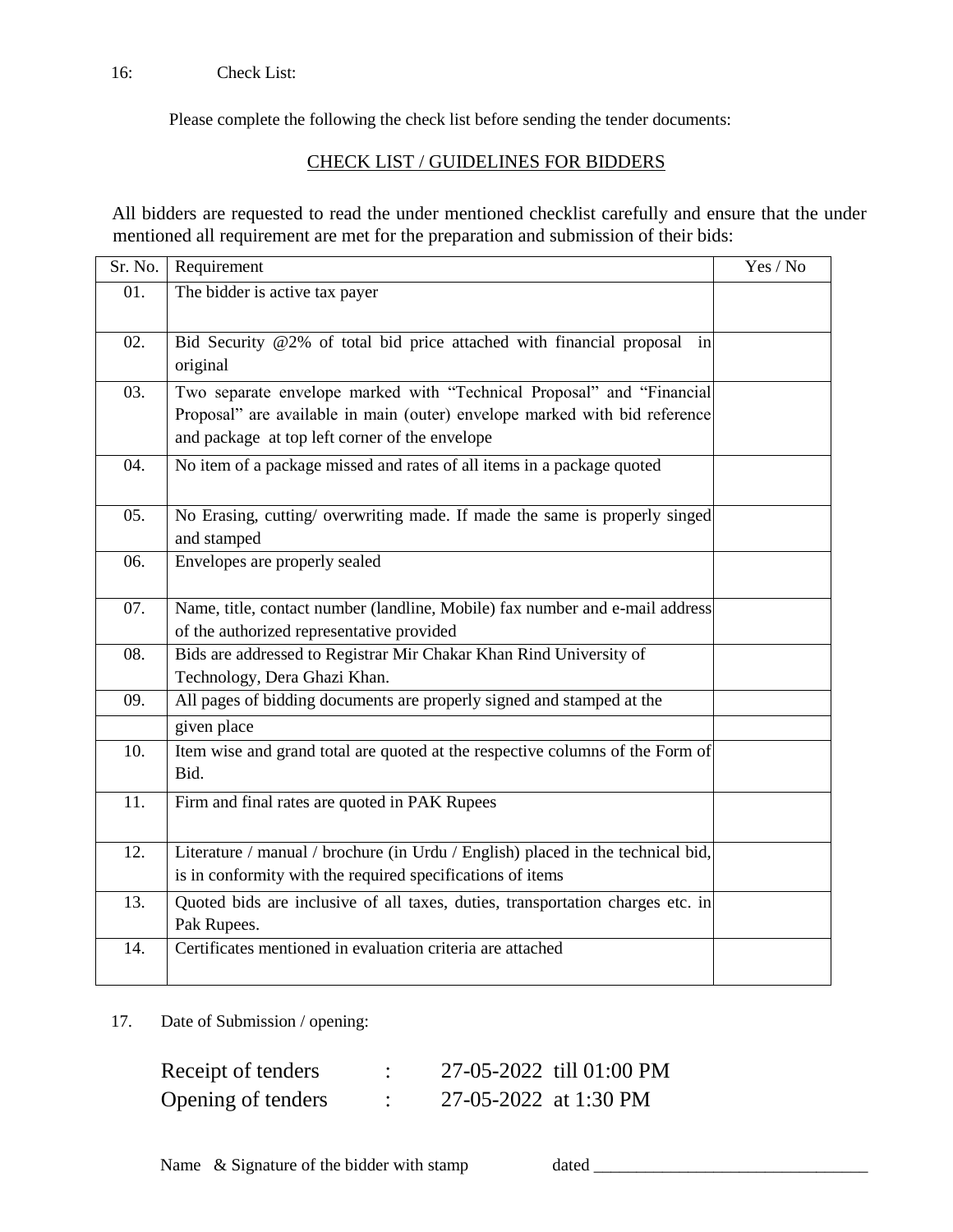Note: I. if quoted for only one brand, then cut the remaining brands not quoted

II. It is essential for supplier to quote rate of all items of one head. No partial rates will be acceptable.

iii. The index showing the attached documents and Page No. may also be attached.

The Contractor / Firm will be bound for 1 year warranty and free service for 03 years.

# Registrar Mir Chakar Khan Rind University of Technology DERA GHAZI KHAN

# OFFICE OF THE REGISTRAR MIR CHAKAR KHAN RIND UNIVERSITY OF TECHNOLOGY, DERA GHAZI KHAN

| Sr.<br>No. | Detail<br>Description of<br><b>Stores</b> | Specification                                               | . Unit Price with<br>all Taxes | Remarks |
|------------|-------------------------------------------|-------------------------------------------------------------|--------------------------------|---------|
|            | Equipment's / Accessories Schedule (A)    |                                                             |                                |         |
|            | <b>COMPUTER</b>                           | Processor Intel Xeon 3.0 GHz 8 MB Cache, Motherboard        |                                |         |
|            | <b>SERVER.</b>                            | Intel Chipset with minimum 4 memory slots, RAM: 16 GB       |                                |         |
|            |                                           | DDR4 RAM, HDD: 2x 1 TB integrated SATA RAID support         |                                |         |
|            |                                           | lever 0/1/10, Optical Drive: DVD-RW, Minimum: 4 USB         |                                |         |
|            |                                           | ports, PCI, HDMI, VGA Port, , Preinstalled Microsoft        |                                |         |
| 1          |                                           | Windows Server 2016 Std. Edition with 10 CALLS,             |                                |         |
|            |                                           | Integrated Display and Audio Card, 2X Integrated Gigabit    |                                |         |
|            |                                           | Ethernet (10/100/1000 Mbps), Wireless LAN card,             |                                |         |
|            |                                           | Casing(Chassis): Tower/ Micro Tower/ Mini Tower. LCD/       |                                |         |
|            |                                           | LED 18.5", 1024 x 768 Resolution Supportive, Key Board      |                                |         |
|            |                                           | and Optical Mouse 2.0 of Same brand                         |                                |         |
|            | <b>COMPUTER</b>                           | Desktop Intel Core i7, 10th Generation Processor            |                                |         |
|            | (Branded like                             | minimum base frequency 2.9 GHz, or higher, RAM: 8GB         |                                |         |
|            | IBM, Lenovo, HP,                          | DDR4 RAM, HDD: 1TB SATA with 7200 RPM, Optical              |                                |         |
|            | Dell Or                                   | Drive: DVD-RW, Minimum: 4 USB ports, HDMI, VGA Port,        |                                |         |
| 2          | Equivalent)                               | , Preinstalled Microsoft Windows 10 Professional or Latest  |                                |         |
|            |                                           | Version, Integrated Display and Audio Card, Integrated      |                                |         |
|            |                                           | Ethernet (10/100/1000 Mbps), LCD/ LED 18.5", 1024 x 768     |                                |         |
|            |                                           | Resolution Supportive, Key Board and Optical Mouse 2.0      |                                |         |
|            |                                           | of Same brand. Casing: Tower/ Micro Tower/ Mini Tower       |                                |         |
|            | <b>SMART LED TV</b>                       | Screen Size: 55", HD 4K: Yes, Android: Yes, LAN: Yes, Wifi: |                                |         |
|            | (Brand Like Sony,                         | Yes, USB: Yes, HDMI: Yes, RAM: 2GB, ROM: 8GB                |                                |         |
| 3          | Samsung, TCL or                           | minimum, Screen mirroring : Yes, Base and wall mount        |                                |         |
|            | Equivalent)                               | <b>Bracket stand</b>                                        |                                |         |
|            |                                           |                                                             |                                |         |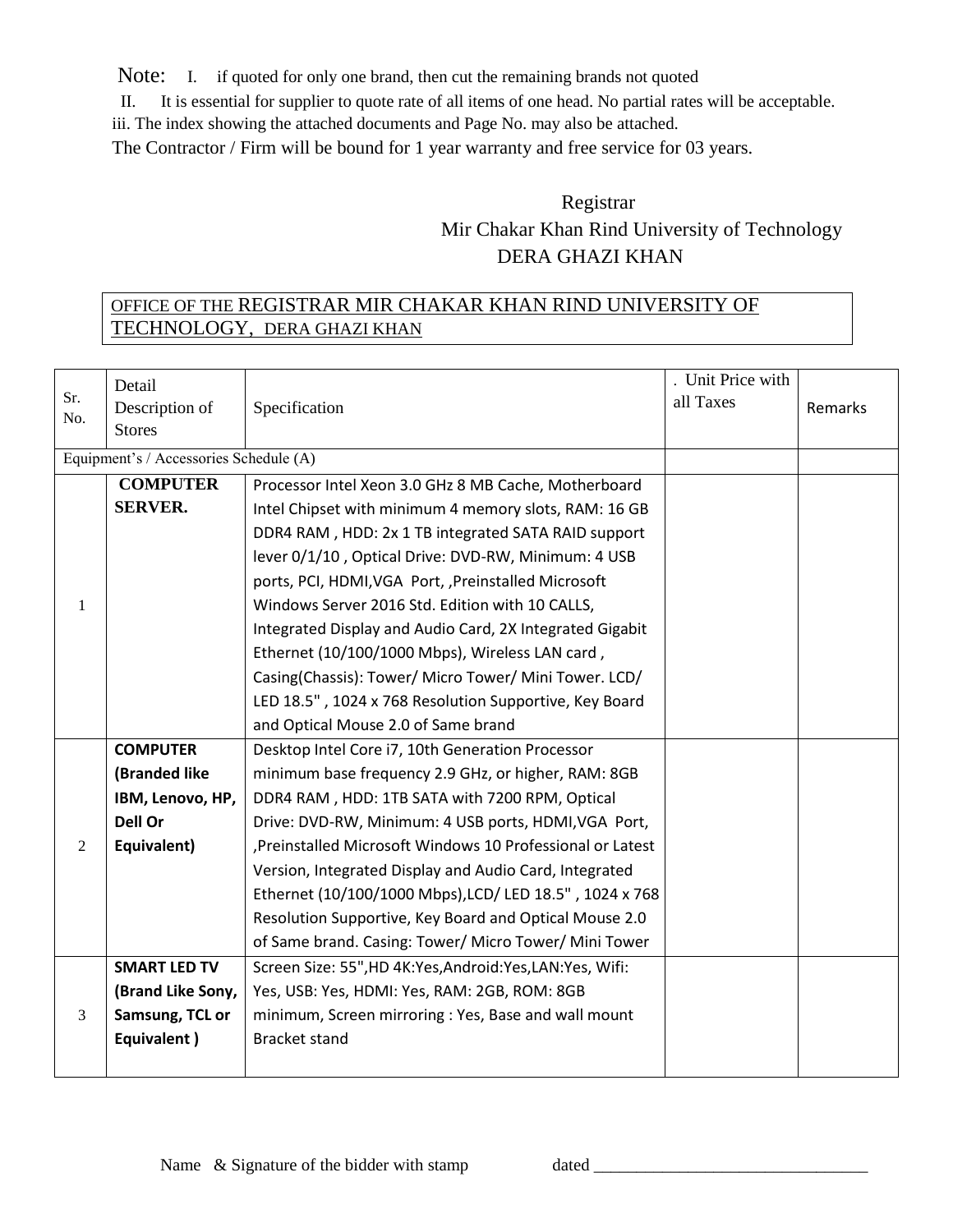|                | <b>PRINTER</b>         | Monochrome Laser Printer minimum 40 PPM or higher          |  |
|----------------|------------------------|------------------------------------------------------------|--|
|                | (Branded like HP,      | 1200x1200 dpi, Memory:128 MB, 100 sheet, Processor:        |  |
|                | Cannon.                | 1024 MHz or higher, Duplex Printing: Automatic Two-        |  |
|                | Samsung or             | sided printing (duplex Card). paper Tray / Paper handling: |  |
| 4              | equivalent)            | letter/ A4/ Legal/ USB 2.0 post . Wifi, LAN, Windows 10    |  |
|                |                        | supportive/server 8/12., USB 2.0 cable with standard       |  |
|                |                        | features like print cancel button, LCD display etc. with   |  |
|                |                        | data cable and power cable.                                |  |
|                | <b>COLOR LASER JET</b> | Laser Printer minimum 14 PPM or higher 600x600 dpi,        |  |
|                | <b>PRINTER</b>         | Memory:64 MB or higher, 100 sheet, Processor: 512 MHz      |  |
|                | (Branded like HP,      | or higher, paper Tray / Paper handling: letter /           |  |
| 5              | Cannon.                | A4/Legal/USB 2.0 post. LAN supportive. Windows 10          |  |
|                | Samsung or             | supportive/server 8/12., USB 2.0 cable with standard       |  |
|                | equivalent)            | features like print cancel button, with data cable and     |  |
|                |                        | power cable.                                               |  |
|                | LCD/LED                | Size: 18.5", 1024 x 768 Resolution Supportive,             |  |
|                | <b>MONITOR</b>         |                                                            |  |
| 6              | (Branded like          |                                                            |  |
|                | IBM, Lenovo, HP,       |                                                            |  |
|                | Dell Or                |                                                            |  |
|                | Equivalent)            |                                                            |  |
| $\overline{7}$ | <b>RAM</b>             | DDR <sub>3</sub>                                           |  |
|                |                        | 4 GB, 16 MHz                                               |  |

# Schedule (B)

| Sr.<br>No.     | Detail<br>Description of<br><b>Stores</b> | Specification                                         | . Unit Price with<br>all Taxes | Remarks |
|----------------|-------------------------------------------|-------------------------------------------------------|--------------------------------|---------|
|                | Equipment's / Accessories Schedule (B)    |                                                       |                                |         |
|                | <b>Tractor Trolley</b>                    | <b>Tractor Trolley</b>                                |                                |         |
|                |                                           | with 4 Tires MRF/920,                                 |                                |         |
|                |                                           | Body Size: 12' * 6' 9" * 1.75'                        |                                |         |
|                |                                           | Plate Gauge: 10                                       |                                |         |
|                |                                           | Tyre Size: 9 20 (New)                                 |                                |         |
|                |                                           | Disc: Double Plate                                    |                                |         |
|                |                                           | Chassis: 6"3"                                         |                                |         |
|                | <b>Tractor water</b>                      | <b>Tractor water Tanki</b>                            |                                |         |
|                | Tanki                                     | Spec.                                                 |                                |         |
|                |                                           | Capacity: 1000 gallons                                |                                |         |
| $\overline{c}$ |                                           | Sheet: 3mm                                            |                                |         |
|                |                                           | Frame: 8" x 3" channel type, reinforced               |                                |         |
|                |                                           | Filling Points: 02 x filling points                   |                                |         |
|                |                                           | Tank Fixing on frame: 1000 Gallons: Two point padding |                                |         |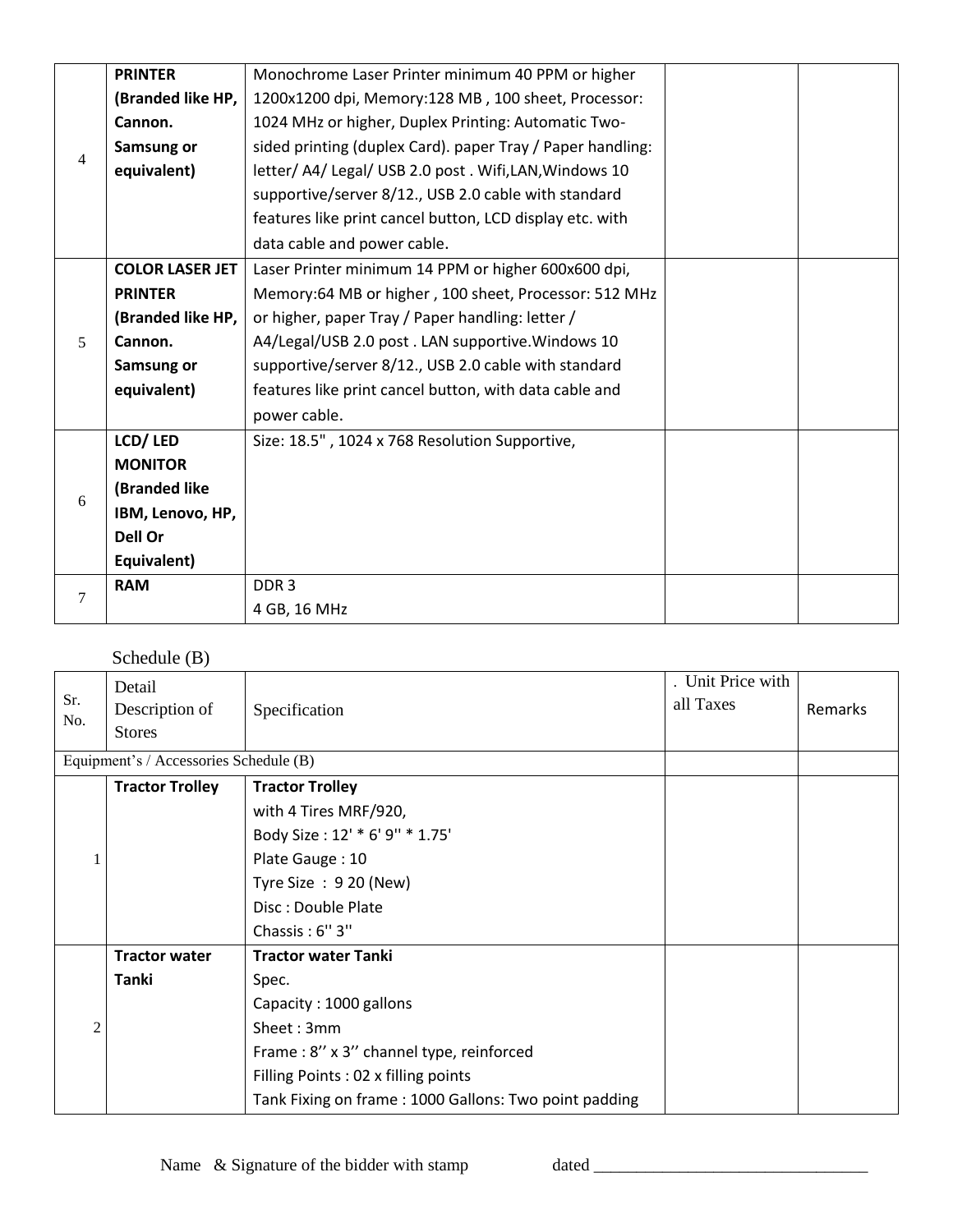|   |                      | Ladder: 01 No. (Two point padding)                         |  |
|---|----------------------|------------------------------------------------------------|--|
|   |                      | Road Sprinkler : 1 No. at rear side                        |  |
|   |                      | Shape: Oval/semi-elliptcial: ensuring low center of        |  |
|   |                      | gravity.                                                   |  |
|   |                      | Tires/Rims: 4 No. (9.00 x 20)                              |  |
|   |                      | Drain Valve : 02 No. (Via pump & bottom tank)              |  |
|   |                      | Filling Device: Water set (Centrifugal Pump) 2" x 2.5"     |  |
|   |                      | with ball Valves & necessary fitting with PTO Drive        |  |
|   |                      | Delivery House: 2" x 100 ft., canvas                       |  |
|   |                      | Suction House: 3" x 20 ft. for suction from any external   |  |
|   |                      | source like pound, reinforced PVC                          |  |
|   |                      | Inside Paint: Antirust                                     |  |
|   |                      | Water Gun : Water gun for distant spray (70 ft) for        |  |
|   |                      | washing trees etc.                                         |  |
|   | Hull                 | Hull                                                       |  |
|   |                      | No. of Tines: 11                                           |  |
|   |                      | Linkage Category: I & II                                   |  |
|   |                      | Frame: Round Steel Torsion Tube                            |  |
|   |                      | Overall width: 2900 mm                                     |  |
|   |                      | Overall Length: 813 mm                                     |  |
|   |                      | Tine Spacing: 229 mm, 254 mm                               |  |
| 3 |                      | Overall Height: 1.02 m                                     |  |
|   |                      | Cultivating width: 2590 mm                                 |  |
|   |                      | Max. working depth: 229 mm                                 |  |
|   |                      | Weight: 236 kg                                             |  |
|   |                      | Settings                                                   |  |
|   |                      | Types of Tines: Spring loaded 51 mm reversible point       |  |
|   |                      | shovel                                                     |  |
|   |                      | Tractor Capacity: 35 - 55 HP                               |  |
|   | <b>Tractor Blade</b> | <b>Tractor Blade</b>                                       |  |
|   |                      | Mounting: Category 1, three-point linkage                  |  |
|   |                      | construction: Entirely steel frame, Reversible high carbon |  |
|   |                      | steel cutting edge.                                        |  |
|   |                      | Blade Angle: Adjustable 0 to 70 in two                     |  |
|   |                      | increments to either side and similarly with blade facing  |  |
| 4 |                      | rearward.                                                  |  |
|   |                      | Blade pitch: Adjustable from 0 to 40                       |  |
|   |                      | Blade Width: 7 ft.                                         |  |
|   |                      | Overall length: 5 ft. (with grader wheel)                  |  |
|   |                      | Weight: 210 Kg.                                            |  |
|   |                      | Accessories: Grader wheel kit.                             |  |
|   |                      | Tractor Compatibility: 35 - 85 hp.                         |  |
|   |                      |                                                            |  |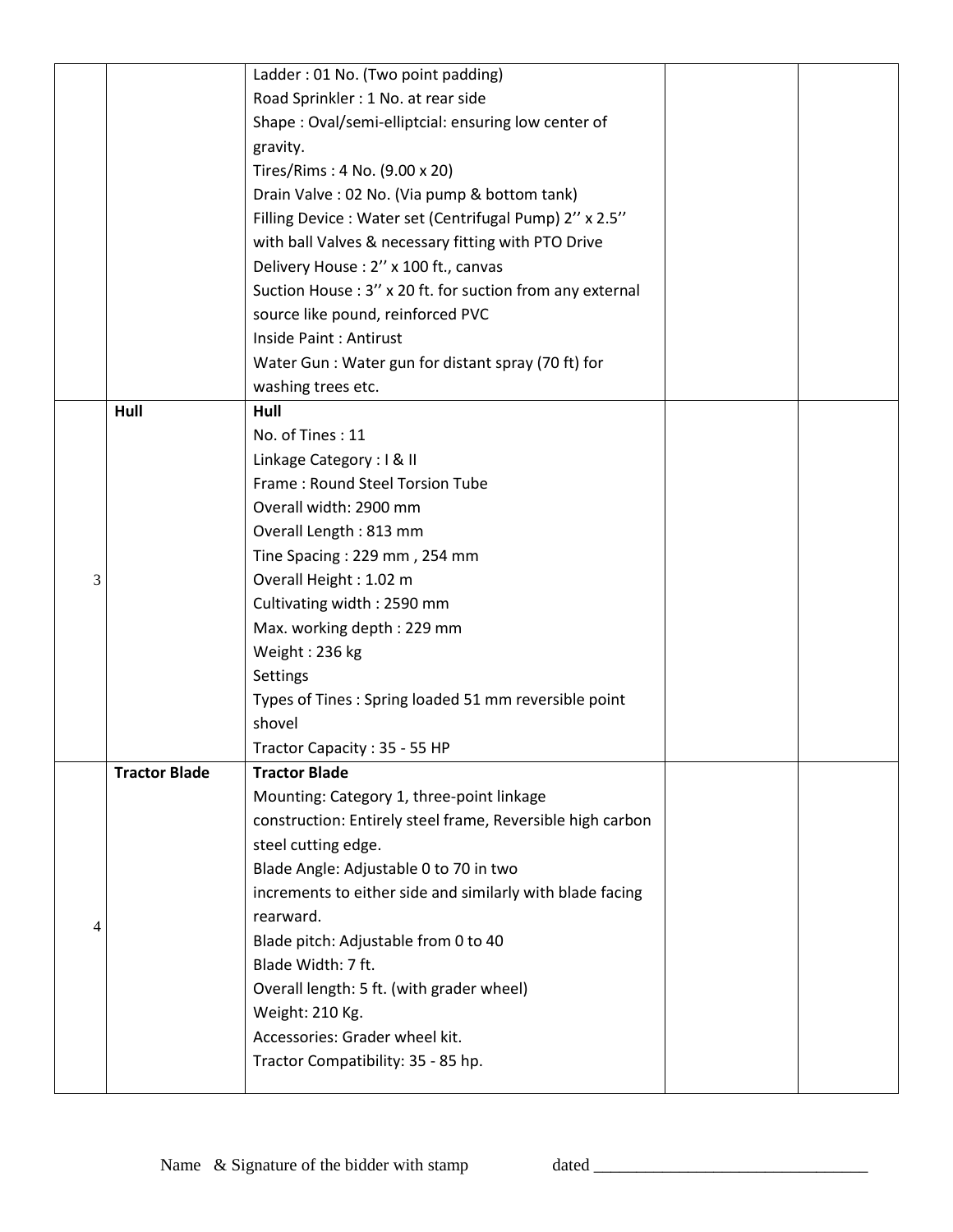| 5              | <b>Tractor Trolley</b>                 | <b>Tractor Trolley Spray Machine</b>    |                   |         |
|----------------|----------------------------------------|-----------------------------------------|-------------------|---------|
|                | <b>Spray Machine</b>                   |                                         |                   |         |
|                | <b>Hand Wood</b>                       | <b>Hand Wood Cutter</b>                 |                   |         |
| 6              | <b>Cutter</b>                          | with electric motor (Generator)         |                   |         |
|                | Schedule (C)                           |                                         |                   |         |
|                | Detail                                 |                                         | . Unit Price with |         |
| Sr.<br>No.     | Description of                         | Specification                           | all Taxes         | Remarks |
|                | <b>Stores</b>                          |                                         |                   |         |
|                | Equipment's / Accessories Schedule (C) |                                         |                   |         |
|                | AC <sub>2</sub> Ton                    | AC <sub>2</sub> Ton                     |                   |         |
|                |                                        | Color: White                            |                   |         |
|                |                                        | Capacity: 2 ton                         |                   |         |
|                |                                        | Cooling Capacity: 24000 BTU and Above   |                   |         |
| 1              |                                        | AC Type: Wall mounted Split             |                   |         |
|                |                                        | Technology : DC Inverter                |                   |         |
|                |                                        | Cooling Type: Heat and Cool             |                   |         |
|                |                                        | Remote Control: Yes (with Installation) |                   |         |
|                | <b>AC 1.5 Ton</b>                      | <b>AC 1.5 Ton</b>                       |                   |         |
|                |                                        | Color: White                            |                   |         |
|                |                                        | Capacity: 1.5 ton                       |                   |         |
| 2              |                                        | Cooling Capacity: 18000 BTU and Above   |                   |         |
|                |                                        | AC Type: Wall mounted Split             |                   |         |
|                |                                        | Technology : DC Inverter                |                   |         |
|                |                                        | Cooling Type: Heat and Cool             |                   |         |
|                |                                        | Remote Control: Yes (with Installation) |                   |         |
|                | <b>AC 1Ton</b>                         | <b>AC 1Ton</b>                          |                   |         |
|                |                                        | Color: White                            |                   |         |
|                |                                        | Capacity: 1 ton                         |                   |         |
| 3              |                                        | Cooling Capacity: 12000 BTU and Above   |                   |         |
|                |                                        | AC Type: Wall mounted Split             |                   |         |
|                |                                        | Technology : DC Inverter                |                   |         |
|                |                                        | Cooling Type: Heat and Cool             |                   |         |
|                |                                        | Remote Control: Yes (with Installation) |                   |         |
|                | <b>UPS 2 KVA</b>                       | <b>UPS 2 KVA</b>                        |                   |         |
|                |                                        | 20000 Watts                             |                   |         |
| $\overline{4}$ |                                        | Out Put : Sign wave Inverter            |                   |         |
|                |                                        | Volts: 24 Volts                         |                   |         |
|                |                                        | Dual System Hybrid                      |                   |         |
|                |                                        | Phase: Single (with Installation)       |                   |         |
|                | <b>Battery</b>                         | <b>Battery</b>                          |                   |         |
| 5              |                                        | 100 Ampere                              |                   |         |
|                |                                        | Lead-Acid                               |                   |         |
|                |                                        | No. Of Plates: 09                       |                   |         |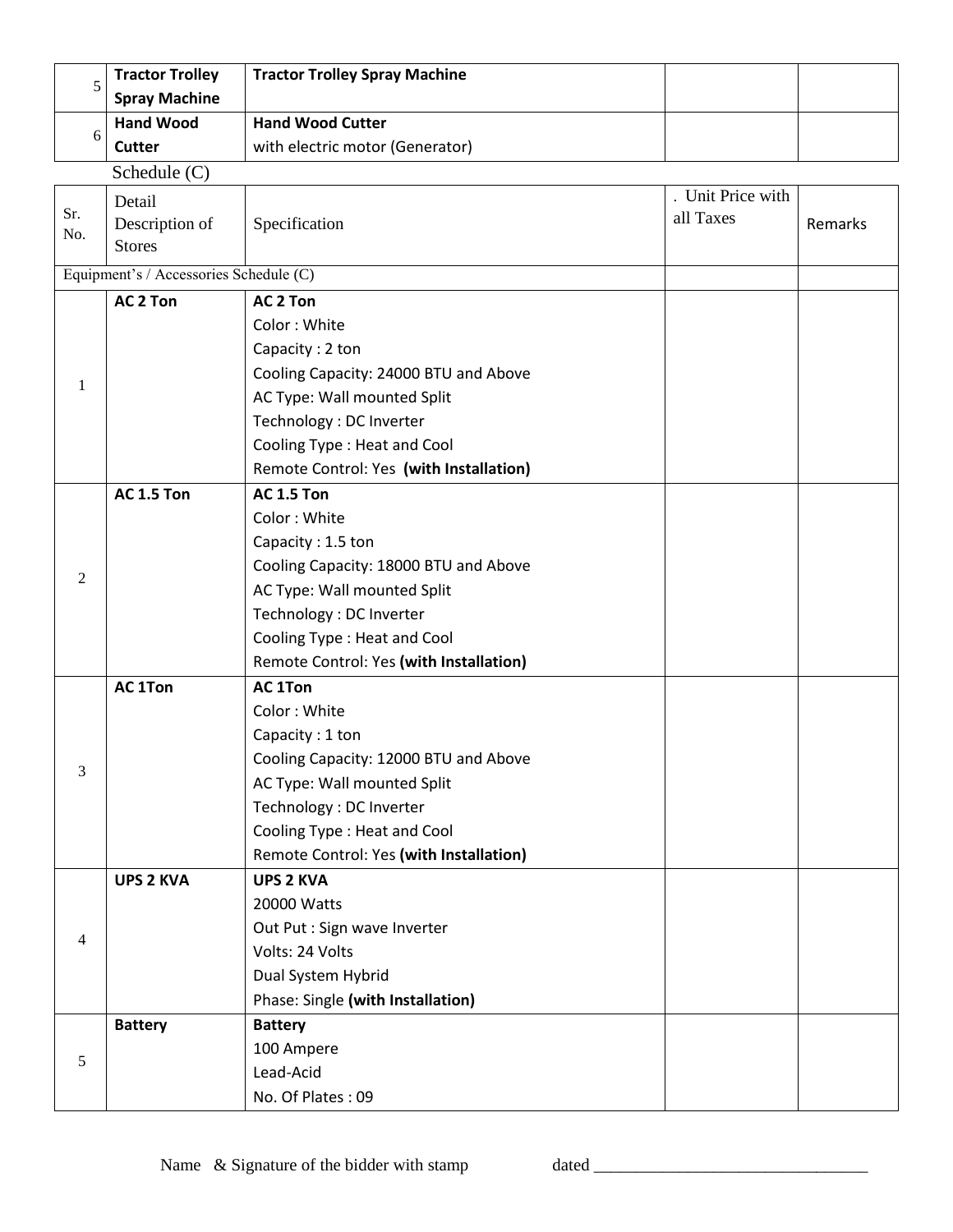|    | Fridge                             | <b>Fridge</b>                           |  |
|----|------------------------------------|-----------------------------------------|--|
| 6  |                                    | 20 CUBIC FEET                           |  |
|    |                                    | 560 LITRES                              |  |
|    | Oven                               | Oven                                    |  |
| 7  |                                    | Microwave                               |  |
|    |                                    | 25 Liters                               |  |
|    | <b>Solar System</b>                | Solar System 6KVA                       |  |
|    | 6KVA                               | <b>UPS Hybrid</b>                       |  |
|    |                                    | 14 plates Minimum 540 watts each        |  |
| 8  |                                    | Plate size 45"*90"                      |  |
|    |                                    | Steel frame 14 numbers                  |  |
|    |                                    | 10 gauge angle Iron                     |  |
|    |                                    | Batteries 4 number                      |  |
| 9  | <b>LED Lamp</b>                    | Voltage: 48 Volts (with Installation)   |  |
|    |                                    | LED Lamp 18 watt Pin type               |  |
| 10 | <b>Lamp Holder</b>                 | Lamp Holder Pin type                    |  |
| 11 | <b>Lamp Holder</b>                 | Lamp Holder screw Type                  |  |
| 12 | <b>LED Lamp</b>                    | LED Lamp 13w Pin type                   |  |
| 13 | <b>Ceiling Fan</b>                 | Ceiling Fans 56" Copper Winding         |  |
| 14 | <b>Bracket Fan</b>                 | Bracket Fans 18" Copper Winding         |  |
| 15 | <b>Extention Lead</b>              | <b>Extension Power Lead Copper Wire</b> |  |
| 16 | Adopter                            | Three Pin Adopter (Sockets)             |  |
| 17 | <b>White Board</b><br><b>Sheet</b> | White Board Sheets                      |  |
| 18 | Capacitor                          | Capacitors 3.5uf Fuji                   |  |
| 19 | <b>Copper Wire</b>                 | 3/0.29" Copper Wire Single              |  |
| 20 | <b>Copper Wire</b>                 | 7/0.29" Copper Wire Single              |  |
| 21 | <b>Flexible Wire</b>               | Two core Flexible Copper 40/0.076"      |  |
| 22 | Switch                             | On/off Piano switch 20A                 |  |
| 23 | <b>Socket</b>                      | Two Pin Sockets 20A                     |  |
| 24 | <b>Amplifier</b>                   | Amplifier 2TR (Echo)                    |  |
| 25 | <b>Speaker</b>                     | Loud Speakers Unit 100w                 |  |
| 26 | Horn                               | Horns                                   |  |
| 27 | <b>MIC</b>                         | <b>MIC</b>                              |  |
| 28 | <b>MIC Stand</b>                   | MIC stand Steel                         |  |